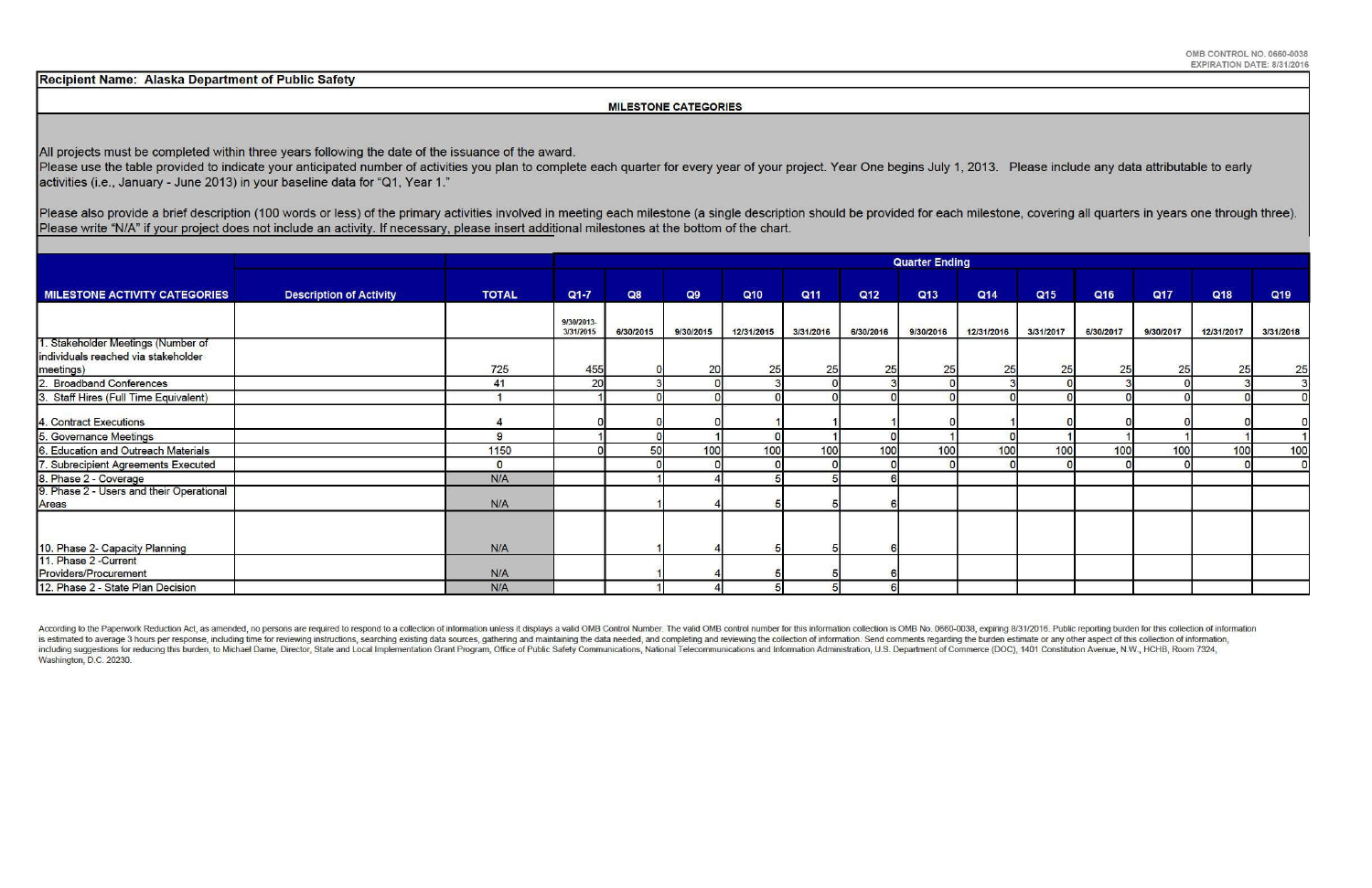| <b>Cost Class Category Federal Expenditures</b>                                                                                                                                                                                |                |                   |                   |                                                |                   |                                                              |                        |                       |                                                                                                                                                               |                 |                 |              |                                                                                                     |  |                 |
|--------------------------------------------------------------------------------------------------------------------------------------------------------------------------------------------------------------------------------|----------------|-------------------|-------------------|------------------------------------------------|-------------------|--------------------------------------------------------------|------------------------|-----------------------|---------------------------------------------------------------------------------------------------------------------------------------------------------------|-----------------|-----------------|--------------|-----------------------------------------------------------------------------------------------------|--|-----------------|
| The completion of your project budget (federal funds) should be reported in the quarter you are anticipating expending the funds. Year One begins July 1, 2013. Please include any data attributable to early activities (i.e. |                |                   |                   |                                                |                   |                                                              |                        |                       |                                                                                                                                                               |                 |                 |              |                                                                                                     |  |                 |
| Quarterly Cost Category                                                                                                                                                                                                        | <b>TOTAL</b>   |                   |                   |                                                |                   |                                                              |                        | <b>Quarter Ending</b> |                                                                                                                                                               |                 |                 |              |                                                                                                     |  |                 |
| <b>Expenditures</b>                                                                                                                                                                                                            | <b>FEDERAL</b> | $Q1-7$            | Q8                | Q9                                             | Q <sub>10</sub>   | Q <sub>11</sub>                                              | Q12                    | Q13                   | Q14                                                                                                                                                           | Q <sub>15</sub> | Q <sub>16</sub> | Q17          | Q18                                                                                                 |  | Q <sub>19</sub> |
|                                                                                                                                                                                                                                |                |                   |                   |                                                |                   |                                                              |                        |                       |                                                                                                                                                               |                 |                 |              |                                                                                                     |  |                 |
|                                                                                                                                                                                                                                |                | 9/30/2013-3/31/15 | 6/30/2015         | 9/30/2015                                      | 12/31/2015        | 3/31/2016                                                    | 6/30/2016              | 9/30/2016             | 12/31/2016                                                                                                                                                    | 3/31/2017       | 6/30/2017       | 9/30/2017    | 12/31/2017                                                                                          |  | 3/31/2018       |
| a. Personnel                                                                                                                                                                                                                   | \$158,122.00   |                   | $$13,177.00$ \ \$ | 26,354.00                                      | 39,531.00<br>- \$ |                                                              | 52,708.00 \$ 65,885.00 | 79,062.00 \$          | 92,239.00                                                                                                                                                     | 105,416.00 S    | $118,593.00$ \$ | 131,770.00   | 144,947.00                                                                                          |  | 158,122.00      |
| b. Fringe Benefits                                                                                                                                                                                                             | \$0.00         |                   |                   |                                                |                   |                                                              |                        |                       |                                                                                                                                                               |                 |                 |              |                                                                                                     |  |                 |
| c. Travel                                                                                                                                                                                                                      | \$178,559.00   | 9,680.68          | \$23,180.68       | \$36,680.68                                    | \$50,180.68       | \$63,680.68                                                  | \$77,180.68            | \$90,680.68           | \$104.180.68                                                                                                                                                  | \$117,680.68    | \$131.180.68    | \$144,680.68 | \$158,180.68                                                                                        |  | 178,559.00      |
| d. Equipment                                                                                                                                                                                                                   | \$0.00         |                   |                   |                                                |                   |                                                              |                        |                       |                                                                                                                                                               |                 |                 |              |                                                                                                     |  |                 |
| e. Supplies                                                                                                                                                                                                                    | \$17,252.00    |                   | 1,425.00 \$       | 2,850.00                                       | $4,275.00$ \$     | $5,700.00$ \$                                                | 7,125.00               | $8,550.00$ \$         | 9,975.00                                                                                                                                                      | 11,400.00       | 12,825.00       | 14,250.00    | $15,675.00$ \$                                                                                      |  | 17,252.00       |
| . Contractual                                                                                                                                                                                                                  | \$1,647,000.00 |                   |                   | \$149,727.00                                   |                   | 299,454.00   \$449,181.00   \$598,908.00   \$748,635.00   \$ |                        |                       |                                                                                                                                                               |                 |                 |              | 898,362.00   \$1,048,089.00   \$1,197,816.00   \$1,347,543.00   \$1,497,270.00                      |  | 1,647,000.00    |
| g. Construction                                                                                                                                                                                                                | \$0.00         |                   |                   |                                                |                   |                                                              |                        |                       |                                                                                                                                                               |                 |                 |              |                                                                                                     |  |                 |
| ւ. Other                                                                                                                                                                                                                       | \$4,936.00     |                   | 411.00            | 822.00                                         | ,233.00           | $.644.00$ \ \$                                               | 2,055.00               | $2,466.00$ \$         | 2,877.00                                                                                                                                                      | 3,288.00        | 3,699.00        | 4,110.00     | $4,521.00$ \$                                                                                       |  | 4,936.00        |
| . Total Direct Charges (sum of a-h)                                                                                                                                                                                            | \$2,005,869.00 |                   |                   | $9,680.68$ \ \$ 38,193.68 \ \$ 216,433.68 \    | - \$              | 394,673.68   \$572,913.68   \$751,153.68   \$929,393.68   \$ |                        |                       |                                                                                                                                                               |                 |                 |              | $1,107,633.68$   \$ $1,285,873.68$   \$ $1,464,113.68$   \$ $1,642,353.68$   \$ $1,820,593.68$   \$ |  | 2,005,869.00    |
| . Indirect Charges                                                                                                                                                                                                             | \$0.00         |                   |                   |                                                |                   |                                                              |                        |                       |                                                                                                                                                               |                 |                 |              |                                                                                                     |  |                 |
| k. TOTAL (sum i and j)                                                                                                                                                                                                         | \$2,005,869.00 |                   |                   | $9,680.68$ \ \$ 38,193.68 \ \$ 216,433.68 \ \$ |                   |                                                              |                        |                       | 394,673.68   \$572,913.68   \$751,153.68   \$929,393.68   \$1,107,633.68   \$1,285,873.68   \$1,464,113.68   \$1,642,353.68   \$1,820,593.68   \$2,005,869.00 |                 |                 |              |                                                                                                     |  |                 |

| <b>Cost Class Category Non-Federal Expenditures</b>                                                                                                                                                                                             |                    |                     |                                             |                                               |             |                 |                 |                                                              |                 |               |               |                  |                |            |
|-------------------------------------------------------------------------------------------------------------------------------------------------------------------------------------------------------------------------------------------------|--------------------|---------------------|---------------------------------------------|-----------------------------------------------|-------------|-----------------|-----------------|--------------------------------------------------------------|-----------------|---------------|---------------|------------------|----------------|------------|
| The completion of your project budget (non-federal, matching funds) should be reported in the quarter you are anticipating expending the funds. Year One begins July 1, 2013. Please include any data attributable to early ac<br>"Q1, Year 1." |                    |                     |                                             |                                               |             |                 |                 |                                                              |                 |               |               |                  |                |            |
| <b>Quarterly Cost Category</b>                                                                                                                                                                                                                  | <b>TOTAL</b>       |                     | <b>Quarter Ending</b>                       |                                               |             |                 |                 |                                                              |                 |               |               |                  |                |            |
| <b>Expenditures</b>                                                                                                                                                                                                                             | <b>NON-FEDERAL</b> | $Q1 - 7$            | Q8                                          | Q9                                            | Q10         | Q11             | Q <sub>12</sub> | Q13                                                          | Q <sub>14</sub> | Q15           | Q16           | Q17              | Q18            | Q19        |
|                                                                                                                                                                                                                                                 |                    |                     |                                             |                                               |             |                 |                 |                                                              |                 |               |               |                  |                |            |
|                                                                                                                                                                                                                                                 |                    | 9/30/2013-3/31/2015 | 6/30/2015                                   | 9/30/2015                                     | 12/31/2015  | 3/31/2016       | 6/30/2016       | 9/30/2016                                                    | 12/31/2016      | 3/31/2017     | 6/30/2017     | 9/30/2017        | 12/31/2017     | 3/31/2018  |
| a. Personnel                                                                                                                                                                                                                                    | \$154,334.00       | 60,907.79           | \$68,508.00                                 | \$76,108.00                                   | \$83,708.00 | \$91,308.00     | \$98,908.00     | \$106,508.00                                                 | \$114,108.00    | \$121,708.00  | \$129,308.00  | \$136,908.00     | \$144,508.00   | 154,334.00 |
| b. Fringe Benefits                                                                                                                                                                                                                              | \$84,444.00        | 32,751.19           | \$37,251.19                                 | \$41,751.19                                   | \$46,251.19 | \$50,751.19     | \$55,251.19     | \$59,751.19                                                  | \$64,251.19     | \$68,751.19   | \$73,251.19   | \$77,751.19      | \$82,251.19    | 84,444.00  |
| c. Travel                                                                                                                                                                                                                                       | \$44,111.00        | 6,554.56            | \$9,754.56                                  | \$12,954.56                                   | \$16,154.56 | \$19,354.56     | \$22,554.56     | \$25,754.56                                                  | \$28,954.56     | \$32,154.56   | \$35,354.56   | \$38,554.56      | \$41,754.56    | 44,111.00  |
| d. Equipment                                                                                                                                                                                                                                    | \$0.00             |                     |                                             |                                               |             |                 |                 |                                                              |                 |               |               |                  |                |            |
| e. Supplies                                                                                                                                                                                                                                     | \$0.00             |                     |                                             |                                               |             |                 |                 |                                                              |                 |               |               |                  |                |            |
| f. Contractual                                                                                                                                                                                                                                  | \$0.00             |                     |                                             |                                               |             |                 |                 |                                                              |                 |               |               |                  |                |            |
| g. Construction                                                                                                                                                                                                                                 | \$0.00             |                     |                                             |                                               |             |                 |                 |                                                              |                 |               |               |                  |                |            |
| h. Other                                                                                                                                                                                                                                        | \$10,911.00        |                     | $990.00$ \$                                 | 1,980.00                                      | 2,970.00    | 3,960.00<br>. ድ | $4,950.00$ \$   | $5,940.00$ \$                                                | $6,930.00$ \$   | 7,920.00 \$   | 8,910.00      | $9,900.00$ \$    | $10,890.00$ \$ | 10,911.00  |
| . Total Direct Charges (sum of a-h)                                                                                                                                                                                                             | \$293,800.00       | 100,213.54          | $\vert$ \$ 116,503.75 $\vert$ \$ 132,793.75 |                                               | 149.083.75  | \$165.373.75    |                 | \$181,663.75   \$197,953.75   \$                             | 214,243.75      | 230,533.75    | 246,823.75    | 263,113.75<br>.ზ | 279,403.75     | 293,800.00 |
| . Indirect Charges                                                                                                                                                                                                                              | \$207,667.00       | 6,519.25            | 23,279.25 \$<br>IS.                         | 40,039.25                                     | 56,799.25   | -\$             |                 | 73,559.25   \$ 90,319.25   \$ 107,079.25   \$                | 123,839.25      | 140,599.25    | 157,359.25    | 174,119.25       | 190,879.25     | 207,667.00 |
| k. TOTAL (sum i and j)                                                                                                                                                                                                                          | \$501,467.00       |                     |                                             | 106,732.79   \$139,783.00   \$172,833.00   \$ |             |                 |                 | 205,883.00   \$238,933.00   \$271,983.00   \$305,033.00   \$ | 338,083.00      | 371,133.00 \$ | 404,183.00 \$ | 437,233.00 \$    | 470,283.00     | 501,467.00 |

According to the Paperwork Reduction Act, as amended, no persons are required to respond to a collection of information unless it displays a valid OMB Control Number. The valid OMB control number for this information colle per response, including time for reviewing instructions, searching existing data sources, gathering and maintaining the data needed, and completing and reviewing the collection of information. Send comments regarding the b Director, State and Local Implementation Grant Program, Office of Public Safety Communications, National Telecommunications and Information Administration, U.S. Department of Commerce (DOC), 1401 Constitution Avenue, N.W.,

#### **Recipient Name: Alaska Department of Public Safety**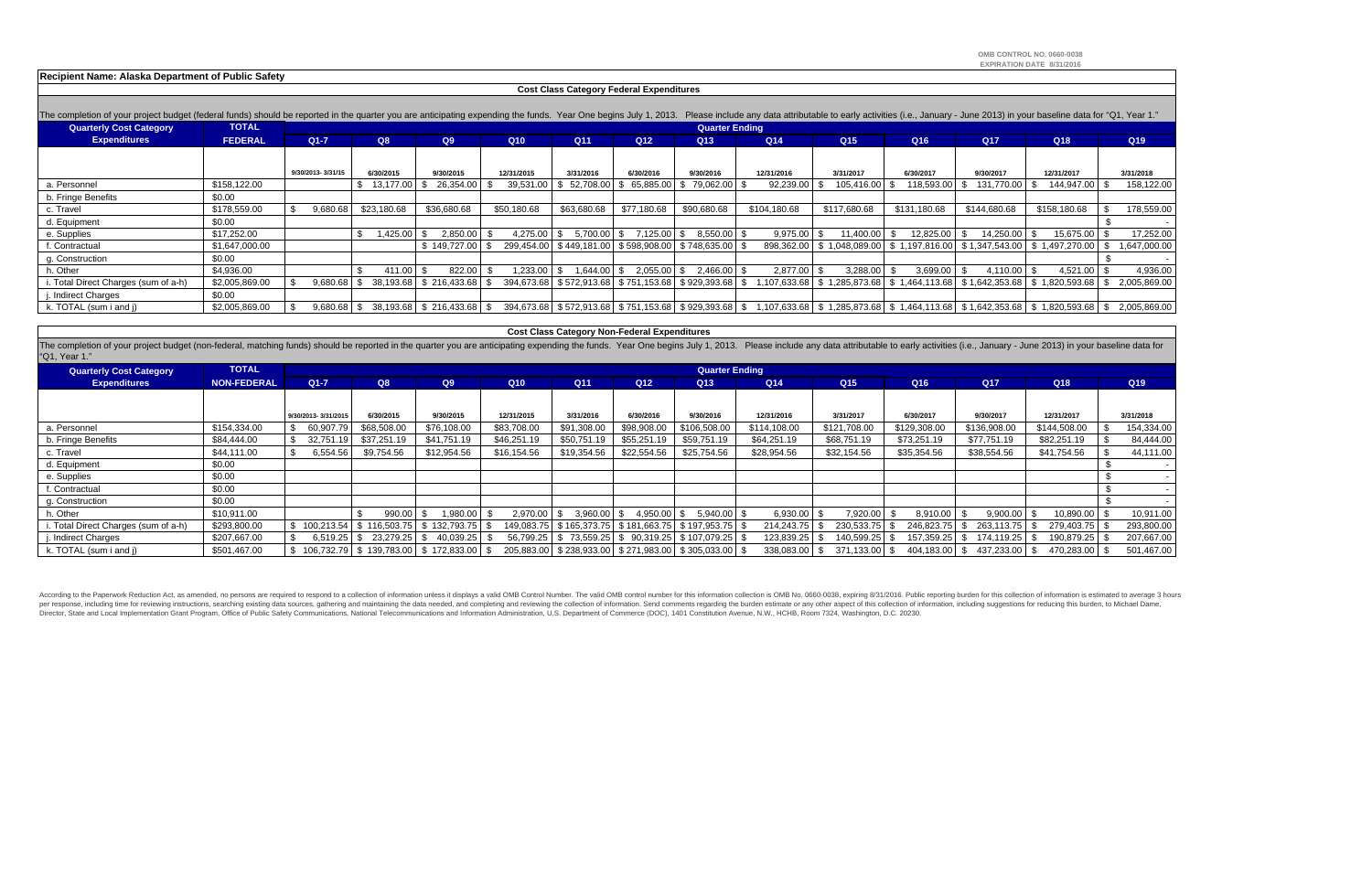| 2013 SLIGP Detailed Budget Spreadsheet - Alaska                                                                                                                                                                                                                                                                                                 |                 |                                                |                   |                 |                           | <b>REVISED SLIGP Detailed Budget Spreadsheet - Alaska</b>                                                                                                                                                                                                                                                                                                       |  |                 |                  |                                                        |           |                           |             |
|-------------------------------------------------------------------------------------------------------------------------------------------------------------------------------------------------------------------------------------------------------------------------------------------------------------------------------------------------|-----------------|------------------------------------------------|-------------------|-----------------|---------------------------|-----------------------------------------------------------------------------------------------------------------------------------------------------------------------------------------------------------------------------------------------------------------------------------------------------------------------------------------------------------------|--|-----------------|------------------|--------------------------------------------------------|-----------|---------------------------|-------------|
| Category                                                                                                                                                                                                                                                                                                                                        |                 | Detailed Description of Budget (for full grant |                   |                 | <b>Breakdown of Costs</b> | Category                                                                                                                                                                                                                                                                                                                                                        |  |                 |                  | Detailed Description of Budget (for full grant period) |           | <b>Breakdown of Costs</b> | Variance    |
| a. Personnel                                                                                                                                                                                                                                                                                                                                    | <b>Quantity</b> | period)<br><b>Unit Cost</b>                    | <b>Total Cost</b> | <b>Federal</b>  | <b>Non-Federal</b>        | <b>Personnel</b>                                                                                                                                                                                                                                                                                                                                                |  | <b>Quantity</b> | <b>Unit Cost</b> | <b>Total Cost</b>                                      | Federal   | <b>Non-Federal</b>        |             |
| Governor's designated point of contact:<br>Deputy Director, Alaska State Troopers,<br>Department of Public Safety will spend 8%<br>on SLIGP work. The annual salary is<br>139,335.                                                                                                                                                              | 3 years @ 8%    | \$139,335                                      | \$33,440          | \$ <sub>6</sub> | \$33,440                  | Governor's designated point of contact:<br>Deputy Director, Alaska State Troopers,<br>Department of Public Safety spent 8% on<br>SLIGP work. The annual salary is \$139,335.<br>(RETIRED)                                                                                                                                                                       |  | 2 vears $@$ 8%  | \$139,335        | \$22,294                                               | \$0       | \$22,294                  | (\$11,146)  |
| The Statewide 911 Coordinator will spend<br>25% of the time on SLIGP grant activities for<br>3 years. The 911 Coordinator's annual salary<br>is \$75,510.                                                                                                                                                                                       | 3 years @ 25%   | \$75,510                                       | \$56,632          | \$0             | \$56,633                  | The Statewide 911 Coordinator will spend<br>25% of the time on SLIGP grant activities for<br>4.5 years. The 911 Coordinator's annual<br>salary is \$75,510.                                                                                                                                                                                                     |  | 4.5 years @ 25% | \$75,510         | \$84,949                                               | \$0       | \$84,949                  | \$28,317    |
| Telecom Special Projects Administrator,<br>Department of Administration, Enterprise<br>Technology Services will spend 20% on<br>SLIGP grant for 3 years. The annual salary is<br>\$103,885.                                                                                                                                                     | 3 years @ 20%   | \$103,885                                      | \$62,331          | \$ <sub>6</sub> | \$62,331                  | Telecom Special Projects Administrator,<br>Department of Administration, Enterprise<br>Technology Services spent 20% on SLIGP<br>grant for 1/2 year prior to leaving. The annual<br>salary is \$103,885. (Left Position)                                                                                                                                        |  | .5 years @ 20%  | \$103,885        | \$10,389                                               | \$0       | \$10,389                  | (\$51,943)  |
|                                                                                                                                                                                                                                                                                                                                                 |                 |                                                |                   |                 |                           | Interpoerable Communications Manager,<br>Department of Public Safety will spend 60%<br>on SLIGP work. The annual salary is<br>\$89.748                                                                                                                                                                                                                          |  | 3 years @ 60%   | \$89,748         | \$161,546                                              | \$158,122 | \$3,424                   | \$161,546   |
|                                                                                                                                                                                                                                                                                                                                                 |                 |                                                | \$0               |                 |                           | Rural Inter-Governmental Advisor<br>(Broadband Liaison) will spend 10% on<br>SLIGP work. The annual salary is \$110,932.                                                                                                                                                                                                                                        |  | 3 years @ 10%   | \$110,932        | \$33,280                                               | \$0       | \$33,280                  | \$33,280    |
| <b>Total Personnel</b>                                                                                                                                                                                                                                                                                                                          |                 |                                                | \$152,404         | sol             | \$152,404                 | <b>Total Personnel</b>                                                                                                                                                                                                                                                                                                                                          |  |                 |                  | \$312,456                                              | \$158,122 | \$154,334                 | \$160,053   |
| <b>b. Fringe Benefits</b>                                                                                                                                                                                                                                                                                                                       | <b>Quantity</b> | <b>Unit Cost</b>                               | <b>Total Cost</b> | Federal         | <b>Non-Federal</b>        | <b>b. Fringe Benefits</b>                                                                                                                                                                                                                                                                                                                                       |  | <b>Quantity</b> | <b>Unit Cost</b> | <b>Total Cost</b>                                      | Federal   | <b>Non-Federal</b>        |             |
| Governor's designated point of contact:<br>Deputy Director, Alaska State Troopers,<br>Department of Public Safety will spend 8%<br>on SLIGP work. See calculations on<br>Personnel sheet. Fringe benefit based on<br>37.41% of the annual salary plus Health/Life<br>Insurance of 16,610.28 per year. The annual<br>salary is 139,335.          |                 | \$33,440<br>\$15,997                           | \$15,997          | \$0             | \$15,997                  | Governor's designated point of contact:<br>Deputy Director, Alaska State Troopers,<br>Department of Public Safety spent 8% on<br>SLIGP work. See calculations on Personnel<br>sheet. Fringe benefit based on 37.41% of<br>the annual salary plus Health/Life Insurance<br>of 16,610.28 per year. The annual Fringe is<br>\$68,735. (RETIRED)                    |  | 2 years @ 8%    | \$68,735         | \$10,998                                               | \$0       | \$10,998                  | $-$4,999$   |
| The Statewide 911 Coordinator will spend<br>25% of the time on SLIGP grant activities for<br>3 years. See calculations on Personnel<br>sheet. Fringe benefit based on 37.41% of<br>the annual salary plus Health/Life Insurance<br>of 16,610.28 per year. The 911Coordinator's<br>annual salary is \$75,510.                                    |                 | \$56,632<br>\$33,644                           | \$33,644          | \$0             | \$33,644                  | The Statewide 911 Coordinator will spend<br>25% of the time on SLIGP grant activities for<br>4.5 years. See calculations on Personnel<br>sheet. Fringe benefit based on 37.41% of<br>the annual salary plus Health/Life Insurance<br>of 16,610.28 per year. The 911Coordinator's<br>annual Fringe is \$44,859.                                                  |  | 4.5 years @ 25% | \$44,859         | \$50,466                                               |           | \$50,466                  | \$16,822    |
| Telecom Special Projects Administrator,<br>Department of Administration, Enterprise<br>Technology Services will spend 20% on<br>SLIGP grant for 3 years. See calculations on<br>Personnel sheet. Fringe benefit based on<br>37.41% of the annual salary plus Health/Life<br>Insurance of 16,610.28 per year. The annual<br>salary is \$103,885. |                 | \$62,331<br>\$36,733                           | \$36,733          | \$0             | \$36,733                  | Telecom Special Projects Administrator,<br>Department of Administration, Enterprise<br>Technology Services will spend 20% on<br>SLIGP grant for .5 years. See calculations on<br>Personnel sheet. Fringe benefit based on<br>37.41% of the annual salary plus Health/Life<br>Insurance of 16,610.28 per year. The annual<br>Fringe is \$55,474. (Left Position) |  | .5 years @ 20%  | \$55,474         | \$5,547                                                | \$0       | \$5,547                   | -\$31,186   |
|                                                                                                                                                                                                                                                                                                                                                 |                 |                                                | \$0               |                 |                           | Rural Inter-Governmental Advisor<br>(Broadband Liaison), Fringe benefit based on<br>37.41% of the annual salary plus Health/Life<br>Insurance of 16,610.28 per year. The Rural<br>Broadband Liaison's annual Fringe is<br>\$58,110.                                                                                                                             |  | 3 years @ 10%   | \$58,110         | \$17,433                                               | \$0       | \$17,433                  | \$17,433    |
| <b>Total Fringe Benefits</b>                                                                                                                                                                                                                                                                                                                    |                 |                                                | \$86,375          | \$0             | \$86,375                  | <b>Total Fringe Benefits</b>                                                                                                                                                                                                                                                                                                                                    |  |                 |                  | \$84,444                                               | \$0       | \$84,444                  | ( \$1, 930) |
| c. Travel                                                                                                                                                                                                                                                                                                                                       | <b>Quantity</b> | <b>Unit Cost</b>                               | <b>Total Cost</b> | Federal         | <b>Non-Federal</b>        | c. Travel                                                                                                                                                                                                                                                                                                                                                       |  | <b>Quantity</b> | <b>Unit Cost</b> | <b>Total Cost</b>                                      | Federal   | <b>Non-Federal</b>        |             |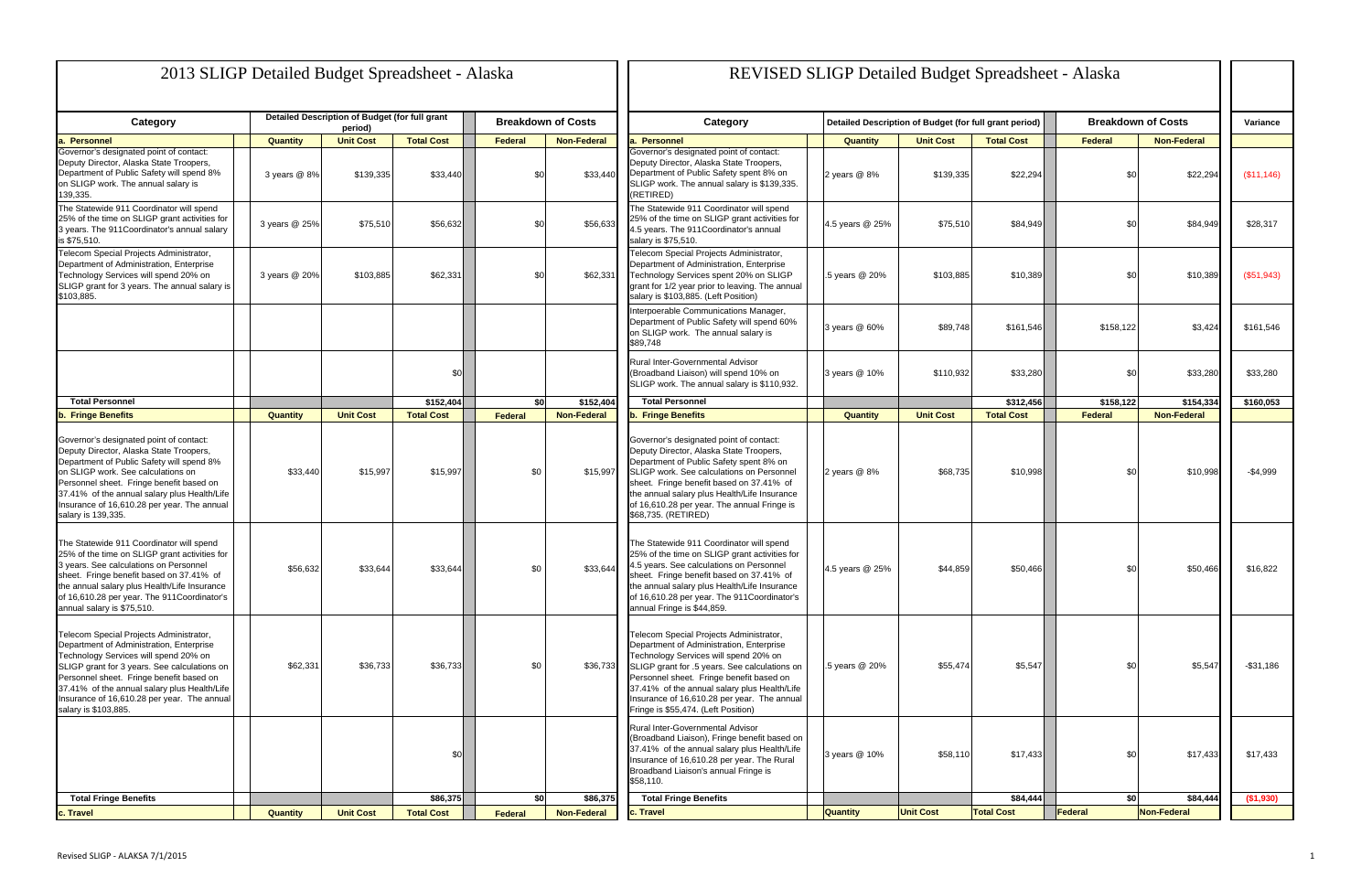| <b>Unit Cost</b><br><b>Total Cost</b><br><b>Federal</b><br><b>Non-Federal</b><br>Quantity<br><b>Unit Cost</b><br><b>Federal</b><br>Quantity<br>Personnel<br><b>Total Cost</b><br>Non-Federal<br>In-state Travel for Governance meetings: 14<br>individuals will travel to 9 meetings to create<br>the SIGB. Airfare is estimated at \$600/ticket:<br>\$42,859<br>\$28,541<br>\$850<br>\$28,541<br>84 Trips<br>\$850<br>\$71,400<br>126 Trips<br>\$107,100<br>\$78,559<br>\$35,700<br>hotel is estimated at \$150/night for one night;<br>per diem is estimated at \$50/day for two<br>days, for a total of \$850/trip<br>Outreach / Education/Training Activities: 2<br>within Alaska to Communicate and Educate<br>individuals will travel to 9 (Hub) locations<br>in the SLIGP activities. Airfare is estimated at<br>within Alaska to Communicate and Educate<br>\$865<br>\$0<br>\$865<br>\$15,570<br>\$0<br>18 Trips<br>\$15,570<br>\$15,570<br>18 Trips<br>\$15,570<br>\$C<br>in the SLIGP activities. Airfare is estimated at<br>\$600/ticket; hotel is estimated at \$115 night<br>for one night; per diem is estimated at<br>\$50/day for three days, for a total of \$865/trip<br><b>Travel for Regional and National Meetings</b><br>with FirstNet<br>10 individuals will attend 10 meetings<br>Airfare is estimated at \$800/ticket; hotel is<br>\$80,000<br>\$80,000<br>80 trips<br>\$1,000<br>\$1,000<br>\$100,000<br>\$100,000<br>\$0<br>\$20,000<br>\$C<br>100 trips<br>estimated at \$100/night for one night; per<br>estimated at \$100/night for one night; per<br>diem is estimated at \$50/day for two days, for<br>a total of \$1000/trip<br>\$122,859<br><b>Total Travel</b><br><b>Total Travel</b><br>\$222,670<br>\$178,559<br>\$166,970<br>\$44,111<br>\$44,111<br>\$55,700<br><b>Total Cost</b><br><b>Non-Federal</b><br>Quantity<br><b>Unit Cost</b><br>Federal<br><b>Unit Cost</b><br><b>Total Cost</b><br><b>Federal</b><br><b>Non-Federal</b><br>d. Equipment<br>. Equipment<br><b>Quantity</b><br>N/A<br>N/A<br>\$0<br>\$0<br>\$0<br>\$0<br>\$0<br>\$0<br>\$0<br>\$0 <sub>1</sub><br>\$C<br>\$0<br>\$0<br>\$0<br>\$0<br>\$0<br><b>Total Equipment</b><br>-sol<br><b>Total Equipment</b><br>\$0<br><b>Total Cost</b><br><b>Non-Federal</b><br><b>Quantity</b><br><b>Unit Cost</b><br>Federal<br><b>Unit Cost</b><br><b>Total Cost</b><br>Federal<br>e. Supplies<br><b>Non-Federal</b><br>. Supplies<br>Quantity<br><b>Office Supplies</b><br>36<br>\$7,637<br>\$7,637<br>54<br>\$212<br>\$11,448<br>\$11,448<br>\$0<br>\$3,811<br>\$212.00<br>\$C<br>budgeted at \$212/month for 3 years<br>budgeted at \$212/month for 4.5 years<br>Multi function Color Laser Printer - (print,<br>\$2,300<br>\$2,300<br>\$2,300<br>\$2,300<br>\$0<br>\$2,300<br>\$2,300<br>\$C<br>copy, scan)<br>copy, scan)<br>Laptops<br>_aptops<br>\$2,668<br>\$0<br>\$0<br>\$1,334<br>\$2,668<br>\$2,668<br>\$C<br>\$1,334<br>\$2,668<br>\$0<br>Software<br>\$836<br>\$836<br>\$0<br>Software<br>\$836<br>\$0<br>\$418<br>\$418<br>\$836<br>\$17,252<br><b>Total Supplies</b><br>\$0<br><b>Total Supplies</b><br>\$0<br>\$13,441<br>\$13,441<br>\$17,252<br>\$3,811<br><b>Non-Federal</b><br>Quantity<br><b>Unit Cost</b><br><b>Total Cost</b><br>Federal<br><b>Unit Cost</b><br>Federal<br><b>Non-Federal</b><br><b>Contractual</b><br><b>Contractual</b><br><b>Quantity</b><br><b>Total Cost</b><br><b>Project Management:</b><br>A full time Project Manager will be procured<br>5400<br>5400<br>\$85<br>\$85<br>\$459,000<br>\$459,000<br>\$C<br>\$459,000<br>\$459,000<br>\$0<br>\$0<br>through the existing WSCA Contract, 1800<br>hours per year for 3 years @ 85 per hour<br>Website Development and Maintenance:<br>Website Development and Maintenance:<br>1788 hrs./year for 3 years@ \$75 per hour<br>\$0<br>5364<br>\$75<br>\$402,300<br>\$402,300<br>5364<br>\$75<br>\$402,300<br>\$402,300<br>\$0<br>\$0<br>(procured through the existing WSCA<br>Contract) for outreach to stakeholders<br>Outreach Coordinator:<br>An Outreach coordinator will spend a 765<br>hours per year, for 3 years, on SLIGP work.<br>2295<br>\$60<br>\$137,700<br>\$137,700<br>\$0<br>The hourly rate for this position is \$60.00 per<br>hour (procured through the existing State<br>process).<br>(Phase II) Data Collection:<br>Data Collection includes two contract<br>individuals full time (1800 hours per year for 3<br>years @ \$60 per hour (procured through the<br>\$1,002,935<br>\$1,002,935<br>\$60<br>\$0<br>\$1,002,935<br>\$0<br>10800<br>\$648,000<br>\$648,000<br>existing State contract or through the<br>Western States Contracting Alliance -<br>WSCA).<br>WSCA).<br><b>Total Contractual</b><br>1,864,235<br>\$1,864,235<br>\$0<br>\$1,647,000<br>\$1,647,000<br>\$0<br><b>Total Contractual</b><br>s.<br><b>Non-Federal</b><br><b>Quantity</b><br><b>Unit Cost</b><br><b>Total Cost</b><br>Federal<br><b>Unit Cost</b><br><b>Total Cost</b><br>Federal<br><b>Non-Federal</b><br><b>Construction</b><br><b>Quantity</b><br>Construction<br>N/A<br>\$0 <sub>1</sub><br>N/A<br>\$0<br>\$0<br>\$0<br>\$0<br>\$0<br><b>Total Construction</b><br>\$0<br>\$0<br><b>Total Construction</b><br>\$0<br><b>Non-Federal</b><br><b>Unit Cost</b><br><b>Total Cost</b><br>Federal<br><b>Quantity</b><br><b>Unit Cost</b><br><b>Total Cost</b><br>Federal<br><b>Non-Federal</b><br>h. Other<br>. Other<br><b>Quantity</b> | Category                                                                                                                                                                                                                                                                              |  | Detailed Description of Budget (for full grant<br>period) |  | <b>Breakdown of Costs</b> | Category | Detailed Description of Budget (for full grant period) |  | <b>Breakdown of Costs</b> | Variance |
|--------------------------------------------------------------------------------------------------------------------------------------------------------------------------------------------------------------------------------------------------------------------------------------------------------------------------------------------------------------------------------------------------------------------------------------------------------------------------------------------------------------------------------------------------------------------------------------------------------------------------------------------------------------------------------------------------------------------------------------------------------------------------------------------------------------------------------------------------------------------------------------------------------------------------------------------------------------------------------------------------------------------------------------------------------------------------------------------------------------------------------------------------------------------------------------------------------------------------------------------------------------------------------------------------------------------------------------------------------------------------------------------------------------------------------------------------------------------------------------------------------------------------------------------------------------------------------------------------------------------------------------------------------------------------------------------------------------------------------------------------------------------------------------------------------------------------------------------------------------------------------------------------------------------------------------------------------------------------------------------------------------------------------------------------------------------------------------------------------------------------------------------------------------------------------------------------------------------------------------------------------------------------------------------------------------------------------------------------------------------------------------------------------------------------------------------------------------------------------------------------------------------------------------------------------------------------------------------------------------------------------------------------------------------------------------------------------------------------------------------------------------------------------------------------------------------------------------------------------------------------------------------------------------------------------------------------------------------------------------------------------------------------------------------------------------------------------------------------------------------------------------------------------------------------------------------------------------------------------------------------------------------------------------------------------------------------------------------------------------------------------------------------------------------------------------------------------------------------------------------------------------------------------------------------------------------------------------------------------------------------------------------------------------------------------------------------------------------------------------------------------------------------------------------------------------------------------------------------------------------------------------------------------------------------------------------------------------------------------------------------------------------------------------------------------------------------------------------------------------------------------------------------------------------------------------------------------------------------------------------------------------------------------------------------------------------------------------------------------------------------------------------------------------------------------------------------------------------------------------------------------------------------------------------------------------------------------------------------------------------------------------------------------------------------------------------------------------------------------------------------------------------------------------------------------------------------------------------------------------------------------------------------------------------------------------------------------------------------------------------------------------------------------------------------------------------------------------------------------------------------------------------------------------------------------------------------------------------------------------------------------------------------------------------------------------------------------------------------------------------------------------------------------------------------------------|---------------------------------------------------------------------------------------------------------------------------------------------------------------------------------------------------------------------------------------------------------------------------------------|--|-----------------------------------------------------------|--|---------------------------|----------|--------------------------------------------------------|--|---------------------------|----------|
|                                                                                                                                                                                                                                                                                                                                                                                                                                                                                                                                                                                                                                                                                                                                                                                                                                                                                                                                                                                                                                                                                                                                                                                                                                                                                                                                                                                                                                                                                                                                                                                                                                                                                                                                                                                                                                                                                                                                                                                                                                                                                                                                                                                                                                                                                                                                                                                                                                                                                                                                                                                                                                                                                                                                                                                                                                                                                                                                                                                                                                                                                                                                                                                                                                                                                                                                                                                                                                                                                                                                                                                                                                                                                                                                                                                                                                                                                                                                                                                                                                                                                                                                                                                                                                                                                                                                                                                                                                                                                                                                                                                                                                                                                                                                                                                                                                                                                                                                                                                                                                                                                                                                                                                                                                                                                                                                                                                                                                      | a. Personnel                                                                                                                                                                                                                                                                          |  |                                                           |  |                           |          |                                                        |  |                           |          |
| \$137,700                                                                                                                                                                                                                                                                                                                                                                                                                                                                                                                                                                                                                                                                                                                                                                                                                                                                                                                                                                                                                                                                                                                                                                                                                                                                                                                                                                                                                                                                                                                                                                                                                                                                                                                                                                                                                                                                                                                                                                                                                                                                                                                                                                                                                                                                                                                                                                                                                                                                                                                                                                                                                                                                                                                                                                                                                                                                                                                                                                                                                                                                                                                                                                                                                                                                                                                                                                                                                                                                                                                                                                                                                                                                                                                                                                                                                                                                                                                                                                                                                                                                                                                                                                                                                                                                                                                                                                                                                                                                                                                                                                                                                                                                                                                                                                                                                                                                                                                                                                                                                                                                                                                                                                                                                                                                                                                                                                                                                            | In-state Travel for Governance meetings: 14<br>individuals will travel to 6 meetings to create<br>the SIGB. Airfare is estimated at \$600/ticket;<br>hotel is estimated at \$150/night for one night;<br>per diem is estimated at \$50/day for two<br>days, for a total of \$850/trip |  |                                                           |  |                           |          |                                                        |  |                           |          |
| $-$ \$354,935                                                                                                                                                                                                                                                                                                                                                                                                                                                                                                                                                                                                                                                                                                                                                                                                                                                                                                                                                                                                                                                                                                                                                                                                                                                                                                                                                                                                                                                                                                                                                                                                                                                                                                                                                                                                                                                                                                                                                                                                                                                                                                                                                                                                                                                                                                                                                                                                                                                                                                                                                                                                                                                                                                                                                                                                                                                                                                                                                                                                                                                                                                                                                                                                                                                                                                                                                                                                                                                                                                                                                                                                                                                                                                                                                                                                                                                                                                                                                                                                                                                                                                                                                                                                                                                                                                                                                                                                                                                                                                                                                                                                                                                                                                                                                                                                                                                                                                                                                                                                                                                                                                                                                                                                                                                                                                                                                                                                                        | Outreach / Education/Training Activities: 2<br>individuals will travel to 9 (Hub) locations<br>\$600/ticket; hotel is estimated at \$115night<br>for one night; per diem is estimated at<br>\$50/day for three days, for a total of<br>\$1039/trip                                    |  |                                                           |  |                           |          |                                                        |  |                           |          |
|                                                                                                                                                                                                                                                                                                                                                                                                                                                                                                                                                                                                                                                                                                                                                                                                                                                                                                                                                                                                                                                                                                                                                                                                                                                                                                                                                                                                                                                                                                                                                                                                                                                                                                                                                                                                                                                                                                                                                                                                                                                                                                                                                                                                                                                                                                                                                                                                                                                                                                                                                                                                                                                                                                                                                                                                                                                                                                                                                                                                                                                                                                                                                                                                                                                                                                                                                                                                                                                                                                                                                                                                                                                                                                                                                                                                                                                                                                                                                                                                                                                                                                                                                                                                                                                                                                                                                                                                                                                                                                                                                                                                                                                                                                                                                                                                                                                                                                                                                                                                                                                                                                                                                                                                                                                                                                                                                                                                                                      | Travel for Regional and National Meetings<br>with FirstNet<br>10 individuals will attend 8 meetings<br>Airfare is estimated at \$800/ticket; hotel is<br>diem is estimated at \$50/day for two days,<br>for a total of \$1000/trip                                                    |  |                                                           |  |                           |          |                                                        |  |                           |          |
|                                                                                                                                                                                                                                                                                                                                                                                                                                                                                                                                                                                                                                                                                                                                                                                                                                                                                                                                                                                                                                                                                                                                                                                                                                                                                                                                                                                                                                                                                                                                                                                                                                                                                                                                                                                                                                                                                                                                                                                                                                                                                                                                                                                                                                                                                                                                                                                                                                                                                                                                                                                                                                                                                                                                                                                                                                                                                                                                                                                                                                                                                                                                                                                                                                                                                                                                                                                                                                                                                                                                                                                                                                                                                                                                                                                                                                                                                                                                                                                                                                                                                                                                                                                                                                                                                                                                                                                                                                                                                                                                                                                                                                                                                                                                                                                                                                                                                                                                                                                                                                                                                                                                                                                                                                                                                                                                                                                                                                      |                                                                                                                                                                                                                                                                                       |  |                                                           |  |                           |          |                                                        |  |                           |          |
|                                                                                                                                                                                                                                                                                                                                                                                                                                                                                                                                                                                                                                                                                                                                                                                                                                                                                                                                                                                                                                                                                                                                                                                                                                                                                                                                                                                                                                                                                                                                                                                                                                                                                                                                                                                                                                                                                                                                                                                                                                                                                                                                                                                                                                                                                                                                                                                                                                                                                                                                                                                                                                                                                                                                                                                                                                                                                                                                                                                                                                                                                                                                                                                                                                                                                                                                                                                                                                                                                                                                                                                                                                                                                                                                                                                                                                                                                                                                                                                                                                                                                                                                                                                                                                                                                                                                                                                                                                                                                                                                                                                                                                                                                                                                                                                                                                                                                                                                                                                                                                                                                                                                                                                                                                                                                                                                                                                                                                      |                                                                                                                                                                                                                                                                                       |  |                                                           |  |                           |          |                                                        |  |                           |          |
|                                                                                                                                                                                                                                                                                                                                                                                                                                                                                                                                                                                                                                                                                                                                                                                                                                                                                                                                                                                                                                                                                                                                                                                                                                                                                                                                                                                                                                                                                                                                                                                                                                                                                                                                                                                                                                                                                                                                                                                                                                                                                                                                                                                                                                                                                                                                                                                                                                                                                                                                                                                                                                                                                                                                                                                                                                                                                                                                                                                                                                                                                                                                                                                                                                                                                                                                                                                                                                                                                                                                                                                                                                                                                                                                                                                                                                                                                                                                                                                                                                                                                                                                                                                                                                                                                                                                                                                                                                                                                                                                                                                                                                                                                                                                                                                                                                                                                                                                                                                                                                                                                                                                                                                                                                                                                                                                                                                                                                      |                                                                                                                                                                                                                                                                                       |  |                                                           |  |                           |          |                                                        |  |                           |          |
|                                                                                                                                                                                                                                                                                                                                                                                                                                                                                                                                                                                                                                                                                                                                                                                                                                                                                                                                                                                                                                                                                                                                                                                                                                                                                                                                                                                                                                                                                                                                                                                                                                                                                                                                                                                                                                                                                                                                                                                                                                                                                                                                                                                                                                                                                                                                                                                                                                                                                                                                                                                                                                                                                                                                                                                                                                                                                                                                                                                                                                                                                                                                                                                                                                                                                                                                                                                                                                                                                                                                                                                                                                                                                                                                                                                                                                                                                                                                                                                                                                                                                                                                                                                                                                                                                                                                                                                                                                                                                                                                                                                                                                                                                                                                                                                                                                                                                                                                                                                                                                                                                                                                                                                                                                                                                                                                                                                                                                      |                                                                                                                                                                                                                                                                                       |  |                                                           |  |                           |          |                                                        |  |                           |          |
|                                                                                                                                                                                                                                                                                                                                                                                                                                                                                                                                                                                                                                                                                                                                                                                                                                                                                                                                                                                                                                                                                                                                                                                                                                                                                                                                                                                                                                                                                                                                                                                                                                                                                                                                                                                                                                                                                                                                                                                                                                                                                                                                                                                                                                                                                                                                                                                                                                                                                                                                                                                                                                                                                                                                                                                                                                                                                                                                                                                                                                                                                                                                                                                                                                                                                                                                                                                                                                                                                                                                                                                                                                                                                                                                                                                                                                                                                                                                                                                                                                                                                                                                                                                                                                                                                                                                                                                                                                                                                                                                                                                                                                                                                                                                                                                                                                                                                                                                                                                                                                                                                                                                                                                                                                                                                                                                                                                                                                      | Office Supplies                                                                                                                                                                                                                                                                       |  |                                                           |  |                           |          |                                                        |  |                           |          |
|                                                                                                                                                                                                                                                                                                                                                                                                                                                                                                                                                                                                                                                                                                                                                                                                                                                                                                                                                                                                                                                                                                                                                                                                                                                                                                                                                                                                                                                                                                                                                                                                                                                                                                                                                                                                                                                                                                                                                                                                                                                                                                                                                                                                                                                                                                                                                                                                                                                                                                                                                                                                                                                                                                                                                                                                                                                                                                                                                                                                                                                                                                                                                                                                                                                                                                                                                                                                                                                                                                                                                                                                                                                                                                                                                                                                                                                                                                                                                                                                                                                                                                                                                                                                                                                                                                                                                                                                                                                                                                                                                                                                                                                                                                                                                                                                                                                                                                                                                                                                                                                                                                                                                                                                                                                                                                                                                                                                                                      | Multi function Color Laser Printer - (print,                                                                                                                                                                                                                                          |  |                                                           |  |                           |          |                                                        |  |                           |          |
|                                                                                                                                                                                                                                                                                                                                                                                                                                                                                                                                                                                                                                                                                                                                                                                                                                                                                                                                                                                                                                                                                                                                                                                                                                                                                                                                                                                                                                                                                                                                                                                                                                                                                                                                                                                                                                                                                                                                                                                                                                                                                                                                                                                                                                                                                                                                                                                                                                                                                                                                                                                                                                                                                                                                                                                                                                                                                                                                                                                                                                                                                                                                                                                                                                                                                                                                                                                                                                                                                                                                                                                                                                                                                                                                                                                                                                                                                                                                                                                                                                                                                                                                                                                                                                                                                                                                                                                                                                                                                                                                                                                                                                                                                                                                                                                                                                                                                                                                                                                                                                                                                                                                                                                                                                                                                                                                                                                                                                      |                                                                                                                                                                                                                                                                                       |  |                                                           |  |                           |          |                                                        |  |                           |          |
|                                                                                                                                                                                                                                                                                                                                                                                                                                                                                                                                                                                                                                                                                                                                                                                                                                                                                                                                                                                                                                                                                                                                                                                                                                                                                                                                                                                                                                                                                                                                                                                                                                                                                                                                                                                                                                                                                                                                                                                                                                                                                                                                                                                                                                                                                                                                                                                                                                                                                                                                                                                                                                                                                                                                                                                                                                                                                                                                                                                                                                                                                                                                                                                                                                                                                                                                                                                                                                                                                                                                                                                                                                                                                                                                                                                                                                                                                                                                                                                                                                                                                                                                                                                                                                                                                                                                                                                                                                                                                                                                                                                                                                                                                                                                                                                                                                                                                                                                                                                                                                                                                                                                                                                                                                                                                                                                                                                                                                      |                                                                                                                                                                                                                                                                                       |  |                                                           |  |                           |          |                                                        |  |                           |          |
|                                                                                                                                                                                                                                                                                                                                                                                                                                                                                                                                                                                                                                                                                                                                                                                                                                                                                                                                                                                                                                                                                                                                                                                                                                                                                                                                                                                                                                                                                                                                                                                                                                                                                                                                                                                                                                                                                                                                                                                                                                                                                                                                                                                                                                                                                                                                                                                                                                                                                                                                                                                                                                                                                                                                                                                                                                                                                                                                                                                                                                                                                                                                                                                                                                                                                                                                                                                                                                                                                                                                                                                                                                                                                                                                                                                                                                                                                                                                                                                                                                                                                                                                                                                                                                                                                                                                                                                                                                                                                                                                                                                                                                                                                                                                                                                                                                                                                                                                                                                                                                                                                                                                                                                                                                                                                                                                                                                                                                      |                                                                                                                                                                                                                                                                                       |  |                                                           |  |                           |          |                                                        |  |                           |          |
|                                                                                                                                                                                                                                                                                                                                                                                                                                                                                                                                                                                                                                                                                                                                                                                                                                                                                                                                                                                                                                                                                                                                                                                                                                                                                                                                                                                                                                                                                                                                                                                                                                                                                                                                                                                                                                                                                                                                                                                                                                                                                                                                                                                                                                                                                                                                                                                                                                                                                                                                                                                                                                                                                                                                                                                                                                                                                                                                                                                                                                                                                                                                                                                                                                                                                                                                                                                                                                                                                                                                                                                                                                                                                                                                                                                                                                                                                                                                                                                                                                                                                                                                                                                                                                                                                                                                                                                                                                                                                                                                                                                                                                                                                                                                                                                                                                                                                                                                                                                                                                                                                                                                                                                                                                                                                                                                                                                                                                      |                                                                                                                                                                                                                                                                                       |  |                                                           |  |                           |          |                                                        |  |                           |          |
| $-$ \$217,235                                                                                                                                                                                                                                                                                                                                                                                                                                                                                                                                                                                                                                                                                                                                                                                                                                                                                                                                                                                                                                                                                                                                                                                                                                                                                                                                                                                                                                                                                                                                                                                                                                                                                                                                                                                                                                                                                                                                                                                                                                                                                                                                                                                                                                                                                                                                                                                                                                                                                                                                                                                                                                                                                                                                                                                                                                                                                                                                                                                                                                                                                                                                                                                                                                                                                                                                                                                                                                                                                                                                                                                                                                                                                                                                                                                                                                                                                                                                                                                                                                                                                                                                                                                                                                                                                                                                                                                                                                                                                                                                                                                                                                                                                                                                                                                                                                                                                                                                                                                                                                                                                                                                                                                                                                                                                                                                                                                                                        | <b>Project Management:</b><br>A full time Project Manager will be procured<br>through the existing WSCA Contract, 1800<br>hours per year for 3 years @ 85 per hour                                                                                                                    |  |                                                           |  |                           |          |                                                        |  |                           |          |
|                                                                                                                                                                                                                                                                                                                                                                                                                                                                                                                                                                                                                                                                                                                                                                                                                                                                                                                                                                                                                                                                                                                                                                                                                                                                                                                                                                                                                                                                                                                                                                                                                                                                                                                                                                                                                                                                                                                                                                                                                                                                                                                                                                                                                                                                                                                                                                                                                                                                                                                                                                                                                                                                                                                                                                                                                                                                                                                                                                                                                                                                                                                                                                                                                                                                                                                                                                                                                                                                                                                                                                                                                                                                                                                                                                                                                                                                                                                                                                                                                                                                                                                                                                                                                                                                                                                                                                                                                                                                                                                                                                                                                                                                                                                                                                                                                                                                                                                                                                                                                                                                                                                                                                                                                                                                                                                                                                                                                                      | 1788 hrs./year for 3 years@ \$75 per hour<br>(procured through the existing WSCA<br>Contract) for outreach to stakeholders                                                                                                                                                            |  |                                                           |  |                           |          |                                                        |  |                           |          |
|                                                                                                                                                                                                                                                                                                                                                                                                                                                                                                                                                                                                                                                                                                                                                                                                                                                                                                                                                                                                                                                                                                                                                                                                                                                                                                                                                                                                                                                                                                                                                                                                                                                                                                                                                                                                                                                                                                                                                                                                                                                                                                                                                                                                                                                                                                                                                                                                                                                                                                                                                                                                                                                                                                                                                                                                                                                                                                                                                                                                                                                                                                                                                                                                                                                                                                                                                                                                                                                                                                                                                                                                                                                                                                                                                                                                                                                                                                                                                                                                                                                                                                                                                                                                                                                                                                                                                                                                                                                                                                                                                                                                                                                                                                                                                                                                                                                                                                                                                                                                                                                                                                                                                                                                                                                                                                                                                                                                                                      |                                                                                                                                                                                                                                                                                       |  |                                                           |  |                           |          |                                                        |  |                           |          |
|                                                                                                                                                                                                                                                                                                                                                                                                                                                                                                                                                                                                                                                                                                                                                                                                                                                                                                                                                                                                                                                                                                                                                                                                                                                                                                                                                                                                                                                                                                                                                                                                                                                                                                                                                                                                                                                                                                                                                                                                                                                                                                                                                                                                                                                                                                                                                                                                                                                                                                                                                                                                                                                                                                                                                                                                                                                                                                                                                                                                                                                                                                                                                                                                                                                                                                                                                                                                                                                                                                                                                                                                                                                                                                                                                                                                                                                                                                                                                                                                                                                                                                                                                                                                                                                                                                                                                                                                                                                                                                                                                                                                                                                                                                                                                                                                                                                                                                                                                                                                                                                                                                                                                                                                                                                                                                                                                                                                                                      | (Phase II) Data Collection:<br>Data Collection includes two contract<br>individuals @ 1740 hours per year for 3<br>years @ 60 per hour (procured through the<br>existing State contract or through the<br>Western States Contracting Alliance -                                       |  |                                                           |  |                           |          |                                                        |  |                           |          |
|                                                                                                                                                                                                                                                                                                                                                                                                                                                                                                                                                                                                                                                                                                                                                                                                                                                                                                                                                                                                                                                                                                                                                                                                                                                                                                                                                                                                                                                                                                                                                                                                                                                                                                                                                                                                                                                                                                                                                                                                                                                                                                                                                                                                                                                                                                                                                                                                                                                                                                                                                                                                                                                                                                                                                                                                                                                                                                                                                                                                                                                                                                                                                                                                                                                                                                                                                                                                                                                                                                                                                                                                                                                                                                                                                                                                                                                                                                                                                                                                                                                                                                                                                                                                                                                                                                                                                                                                                                                                                                                                                                                                                                                                                                                                                                                                                                                                                                                                                                                                                                                                                                                                                                                                                                                                                                                                                                                                                                      |                                                                                                                                                                                                                                                                                       |  |                                                           |  |                           |          |                                                        |  |                           |          |
|                                                                                                                                                                                                                                                                                                                                                                                                                                                                                                                                                                                                                                                                                                                                                                                                                                                                                                                                                                                                                                                                                                                                                                                                                                                                                                                                                                                                                                                                                                                                                                                                                                                                                                                                                                                                                                                                                                                                                                                                                                                                                                                                                                                                                                                                                                                                                                                                                                                                                                                                                                                                                                                                                                                                                                                                                                                                                                                                                                                                                                                                                                                                                                                                                                                                                                                                                                                                                                                                                                                                                                                                                                                                                                                                                                                                                                                                                                                                                                                                                                                                                                                                                                                                                                                                                                                                                                                                                                                                                                                                                                                                                                                                                                                                                                                                                                                                                                                                                                                                                                                                                                                                                                                                                                                                                                                                                                                                                                      |                                                                                                                                                                                                                                                                                       |  |                                                           |  |                           |          |                                                        |  |                           |          |
|                                                                                                                                                                                                                                                                                                                                                                                                                                                                                                                                                                                                                                                                                                                                                                                                                                                                                                                                                                                                                                                                                                                                                                                                                                                                                                                                                                                                                                                                                                                                                                                                                                                                                                                                                                                                                                                                                                                                                                                                                                                                                                                                                                                                                                                                                                                                                                                                                                                                                                                                                                                                                                                                                                                                                                                                                                                                                                                                                                                                                                                                                                                                                                                                                                                                                                                                                                                                                                                                                                                                                                                                                                                                                                                                                                                                                                                                                                                                                                                                                                                                                                                                                                                                                                                                                                                                                                                                                                                                                                                                                                                                                                                                                                                                                                                                                                                                                                                                                                                                                                                                                                                                                                                                                                                                                                                                                                                                                                      |                                                                                                                                                                                                                                                                                       |  |                                                           |  |                           |          |                                                        |  |                           |          |
|                                                                                                                                                                                                                                                                                                                                                                                                                                                                                                                                                                                                                                                                                                                                                                                                                                                                                                                                                                                                                                                                                                                                                                                                                                                                                                                                                                                                                                                                                                                                                                                                                                                                                                                                                                                                                                                                                                                                                                                                                                                                                                                                                                                                                                                                                                                                                                                                                                                                                                                                                                                                                                                                                                                                                                                                                                                                                                                                                                                                                                                                                                                                                                                                                                                                                                                                                                                                                                                                                                                                                                                                                                                                                                                                                                                                                                                                                                                                                                                                                                                                                                                                                                                                                                                                                                                                                                                                                                                                                                                                                                                                                                                                                                                                                                                                                                                                                                                                                                                                                                                                                                                                                                                                                                                                                                                                                                                                                                      |                                                                                                                                                                                                                                                                                       |  |                                                           |  |                           |          |                                                        |  |                           |          |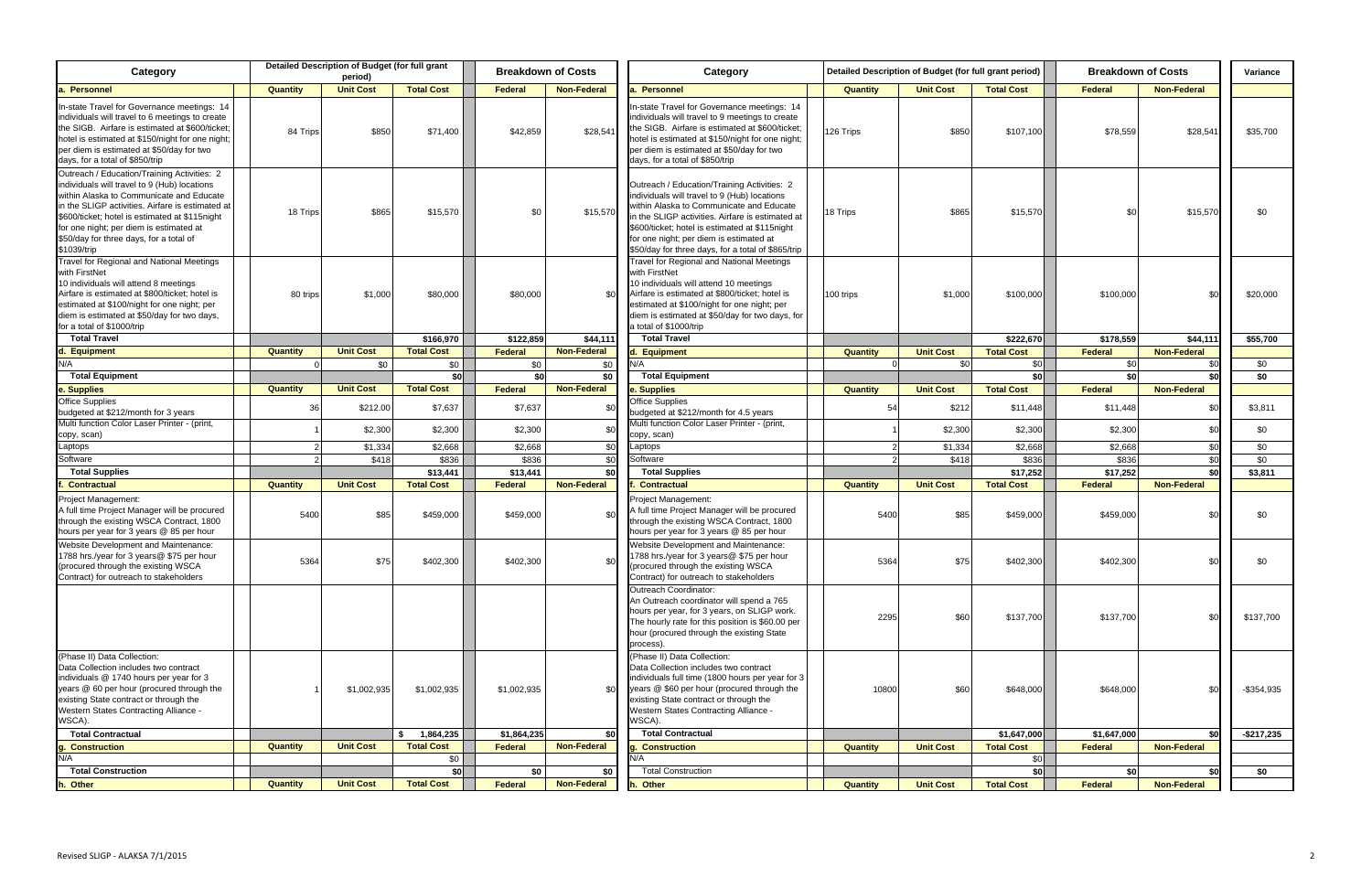| Category                                                                                                                                                                                                                                                                                                         |               | Detailed Description of Budget (for full grant<br>period) |                   |                | <b>Breakdown of Costs</b> | Category                                                                                                                                                                                                                                                                                     | Detailed Description of Budget (for full grant period) |                  |                   | <b>Breakdown of Costs</b> |                    | Variance  |
|------------------------------------------------------------------------------------------------------------------------------------------------------------------------------------------------------------------------------------------------------------------------------------------------------------------|---------------|-----------------------------------------------------------|-------------------|----------------|---------------------------|----------------------------------------------------------------------------------------------------------------------------------------------------------------------------------------------------------------------------------------------------------------------------------------------|--------------------------------------------------------|------------------|-------------------|---------------------------|--------------------|-----------|
| . Personnel                                                                                                                                                                                                                                                                                                      | Quantity      | <b>Unit Cost</b>                                          | <b>Total Cost</b> | <b>Federal</b> | <b>Non-Federal</b>        | <b>Personnel</b>                                                                                                                                                                                                                                                                             | <b>Quantity</b>                                        | <b>Unit Cost</b> | <b>Total Cost</b> | Federal                   | <b>Non-Federal</b> |           |
| Wireless Connection for Laptops<br>2 laptops/month x 12 months/year x 3 years<br>$= 72$ ; the monthly cost for each laptop's<br>connection is \$56                                                                                                                                                               | 72            | \$56.73                                                   | \$4,084           | \$4,084        | \$0                       | Wireless Connection for Laptops<br>2 laptops/month x 12 months/year x 3 years =<br>72; the monthly cost for each laptop's<br>connection is \$56                                                                                                                                              | 72                                                     | \$56             | \$4,032           | \$4,032                   | \$0                | $-$ \$52  |
| Printing<br>5 fliers, 5,000 copies each                                                                                                                                                                                                                                                                          | 25,000 copies | \$0.05                                                    | \$1,250           | \$1,250        | \$0                       | Printing<br>5 fliers, 4,520 copies each                                                                                                                                                                                                                                                      | 22,600                                                 | \$0.04           | \$904             | \$904                     | \$0                | $-$ \$346 |
| Postage                                                                                                                                                                                                                                                                                                          | 1 unit        | \$2,510                                                   | \$2,510           | \$0            | \$2,510                   | Postage (Apx 1500 per year @ .49 stamp +<br>.068 envelop)                                                                                                                                                                                                                                    | 4500                                                   | \$0.558          | \$2,511           | \$0                       | \$2,51             | \$1       |
|                                                                                                                                                                                                                                                                                                                  |               |                                                           |                   |                |                           | Stakeholder (Volenteer) Meeting Attendance<br>Time<br>14 individuals will attend to 10 meetings to<br>create the SIGB; each meeting will be 1 hour<br>long (14 rep./meeting x 10 meetings x 1<br>$hr./meeting = 140 hours$ . The average value<br>of the representatives' time is \$60/hour. | 140                                                    | \$60             | \$8,400           | \$0                       | \$8,400            | \$8,400   |
| <b>Total Other</b>                                                                                                                                                                                                                                                                                               |               |                                                           | \$7,844           | \$5,334        | \$2,510                   | <b>Total Other</b>                                                                                                                                                                                                                                                                           |                                                        |                  | \$15,847          | \$4,936                   | \$10,911           | \$8,003   |
|                                                                                                                                                                                                                                                                                                                  |               |                                                           |                   |                |                           |                                                                                                                                                                                                                                                                                              |                                                        |                  |                   |                           |                    |           |
| <b>Total Direct Charges</b>                                                                                                                                                                                                                                                                                      |               |                                                           | \$2,291,269       | \$2,005,869    | \$285,400                 | <b>Total Direct Charges</b>                                                                                                                                                                                                                                                                  |                                                        |                  | \$2,299,669       | \$2,005,869               | \$293,800          | \$8,400   |
| <b>Indirect Costs</b>                                                                                                                                                                                                                                                                                            | Quantity      | <b>Unit Cost</b>                                          | <b>Total Cost</b> | <b>Federal</b> | <b>Non-Federal</b>        | <b>Indirect Costs</b>                                                                                                                                                                                                                                                                        | <b>Quantity</b>                                        | <b>Unit Cost</b> | <b>Total Cost</b> | Federal                   | <b>Non-Federal</b> |           |
| Indirect Costs (Non-Federal in-kind match):<br>Department of Public Safety (DPS) Indirect<br>Cost Rate with cognizant federal agency,<br>U.S. Department of Justice (DOJ) developed<br>rate of 9.55% to cover all direct charges<br>minus in-kind and cash contributions Based<br>on FY 2014 Usage (\$60,027.60) |               | 9.55%                                                     | \$5,733           |                | \$5,733                   | Indirect Costs (Non-Federal in-kind match):<br>Department of Public Safety (DPS) Indirect<br>Cost Rate with cognizant federal agency,<br>U.S. Department of Justice (DOJ) developed<br>rate of 9.55% to cover all direct charges<br>Based on FY 2014 Q1-4 Actual (\$66,029)                  | \$66,029                                               | 9.55%            | \$6,306           | \$0                       | \$6,306            | \$573     |
| Indirect Costs (Non-Federal in-kind match):<br>Department of Public Safety (DPS) Indirect<br>Cost Rate with cognizant federal agency,<br>U.S. Department of Justice (DOJ) developed<br>rate of 9.43% to cover all direct charges<br>minus in-kind and cash contributions <b>Based</b><br>on FY2015 Budget        |               | 9.43%                                                     | \$105,167         |                | \$105,167                 | Indirect Costs (Non-Federal in-kind match):<br>Department of Public Safety (DPS) Indirect<br>Cost Rate with cognizant federal agency,<br>U.S. Department of Justice (DOJ) developed<br>rate of 9.43% to cover all direct charges<br>Based on FY2015 Q5-8 Actual                              | \$64,293                                               | 9.43%            | \$6,063           | \$0                       | \$6,063            | -\$99,104 |
| Department of Public Safety (DPS) Indirect<br>Cost Rate with cognizant federal agency,<br>U.S. Department of Justice (DOJ) developed<br>rate of 9.43\% to cover all direct charges<br>minus in-kind and cash contributions Based<br>on FY2016 Budget                                                             |               | 9.43%                                                     | \$105,167         |                | \$105,167                 | Indirect Costs (Non-Federal in-kind match):<br>Department of Public Safety (DPS) Indirect<br>Cost Rate with cognizant federal agency,<br>U.S. Department of Justice (DOJ) developed<br>rate of 9.04% to cover all direct charges<br>Based on Q9 - 19 Estimate                                | \$2,160,380                                            | 9.04%            | \$195,298         | \$0                       | \$195,298          | \$90,131  |
| <b>Total Indirect</b>                                                                                                                                                                                                                                                                                            |               |                                                           | \$216,066         | \$0            | \$216,066                 | <b>Total Indirect</b>                                                                                                                                                                                                                                                                        |                                                        |                  | \$207,667         | <b>\$0</b>                | \$207,667          | $-$8,399$ |
| <b>TOTALS</b>                                                                                                                                                                                                                                                                                                    |               |                                                           | \$2,507,336       | \$2,005,869    | \$501,467                 | <b>TOTALS</b>                                                                                                                                                                                                                                                                                |                                                        |                  | \$2,507,336       | \$2,005,869               | \$501,467          | \$0       |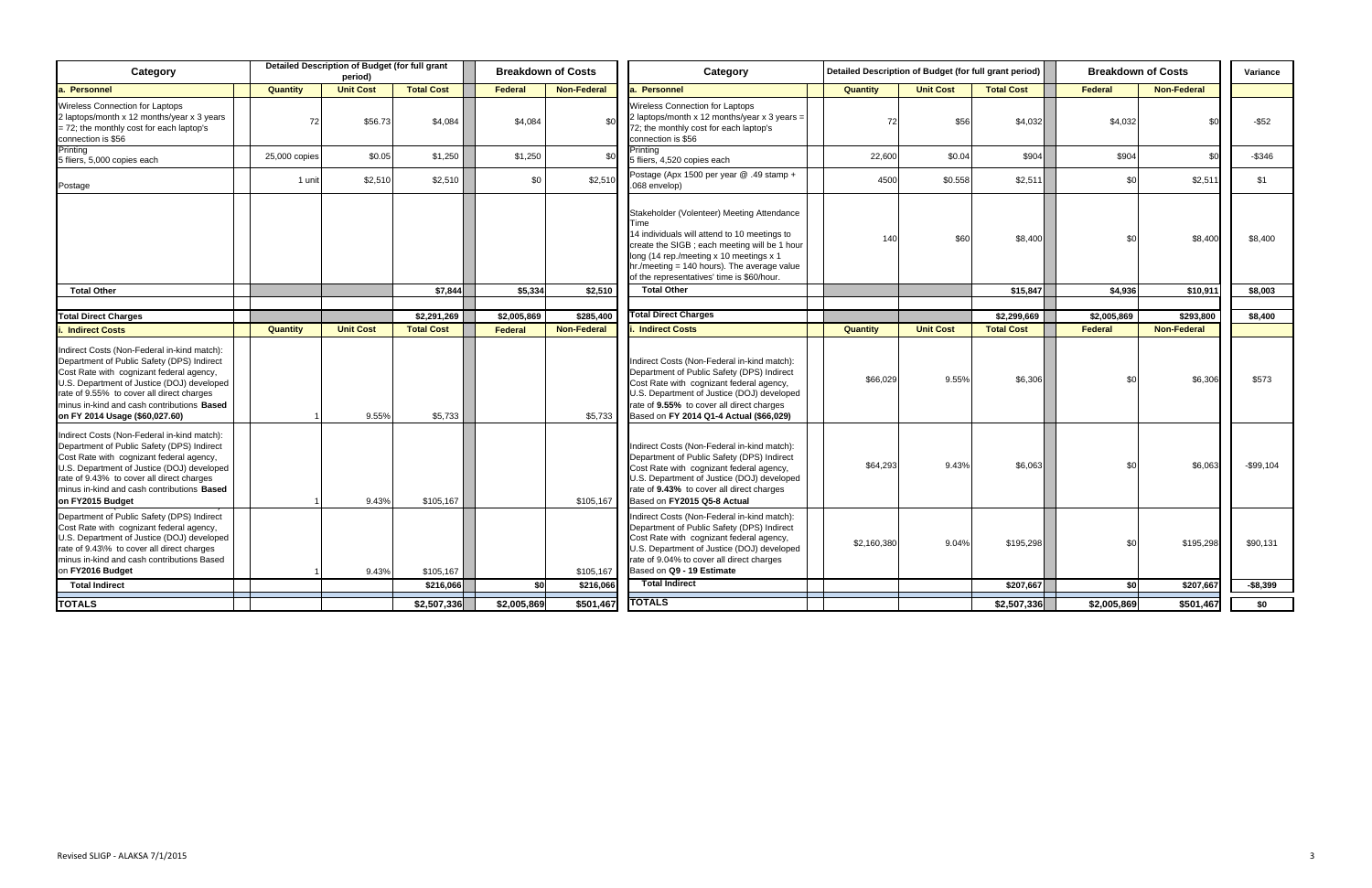| Personnel                                                 |                      |                             |                        |              |              |                        |              |
|-----------------------------------------------------------|----------------------|-----------------------------|------------------------|--------------|--------------|------------------------|--------------|
| Position                                                  | <b>Annual Salary</b> | Percentage of Time per Year | <b>Number of Years</b> | Federal      | Non-Federal  | <b>Total Personnel</b> | <b>Notes</b> |
| Governors Designated POC (RET)                            | \$139,335.00         | 8.00%                       |                        | \$0.00       | \$22,293.60  | \$22,293.60            | M.Leveque    |
| Statewide 911 Coordinator                                 | \$75,510.00          | 25.00%                      |                        | \$0.00       | \$84,948.75  | \$84,948.75            | J.Rockwell   |
| Telecom Special Projects<br>Administrator (Left Position) | \$103,885.00         | 20.00%                      | 0.5                    | \$0.00       | \$10,388.50  | \$10,388.50            | J.Kohler     |
| Interoperabile Communications<br>Manager                  | \$89,748.00          | 60.00%                      |                        | \$161,546.40 | \$0.00       | \$161,546.40           | M.Leveque    |
| Rural Broadband Liaison                                   | \$110,932.00         | 10.00%                      |                        | \$0.00       | \$33,279.60  | \$33,279.60            | J.Godfrey    |
|                                                           |                      |                             |                        | \$161,546.40 | \$150,910.45 | \$312,456.85           |              |

| <b>Fringe Benefits</b>                                           |                      |                   |                    |                              |                          |                     |                                    |
|------------------------------------------------------------------|----------------------|-------------------|--------------------|------------------------------|--------------------------|---------------------|------------------------------------|
| <b>Position</b>                                                  | <b>Annual Salary</b> | (Multiply) Fringe | (Add) HL Insurance | (Multiply) Time on the grant | (Multiply) Utilization % | <b>Total Fringe</b> | <b>Notes</b>                       |
| Governors Designated POC (RET)                                   | \$139,335.00         | 37.41%            | \$16,610.28        |                              |                          | \$10,997.68         | M.Leveque                          |
| Statewide 911 Coordinator                                        | \$75,510.00          | 37.41%            | \$16,610.28        |                              | 25%                      | \$50,465.89         | J.Rockwell                         |
| <b>Telecom Special Projects</b><br>Administrator (Left Position) | \$103,885.00         | 37.41%            | \$16,610.28        | 0.5                          | 20%                      | \$5,547.37          | J.Kohler                           |
| Interoperabile Communications<br>Manager                         | \$89,748.00          | 37.41%            | \$16,610.28        | $_{0.0}$                     | 60%                      | \$0.00              | M.Leveque<br>Non-Perm w/o Benefits |
| Rural Broadband Liaison                                          | \$110,932.00         | 37.41%            | \$16,610.28        |                              | 10.0%                    | \$17,432.98         | J.Godfrey                          |

| <b>Position</b>                 | Federal | Non-Federal | <b>Total Fringe</b> | <b>Notes</b> |
|---------------------------------|---------|-------------|---------------------|--------------|
| Governors Designated POC        | \$0.00  | \$10,997.68 | \$10,997.68         | M.Leveque    |
| Statewide 911 Coordinator       | \$0.00  | \$50,465.89 | \$50,465.89         | J.Rockwell   |
| <b>Telecom Special Projects</b> |         |             |                     |              |
| Administrator                   | \$0.00  | \$5,547.37  | \$5,547.37          |              |
| Interoperabile Communications   |         |             |                     |              |
| Manager                         | \$0.00  | \$0.00      | \$0.00              | M.Leveque    |
| Rural Broadband Liaison         | \$0.00  | \$17,432.98 | \$17,432.98         | J.Godfrey    |
|                                 | \$0.00  | \$84,443.92 | \$84,443.92         |              |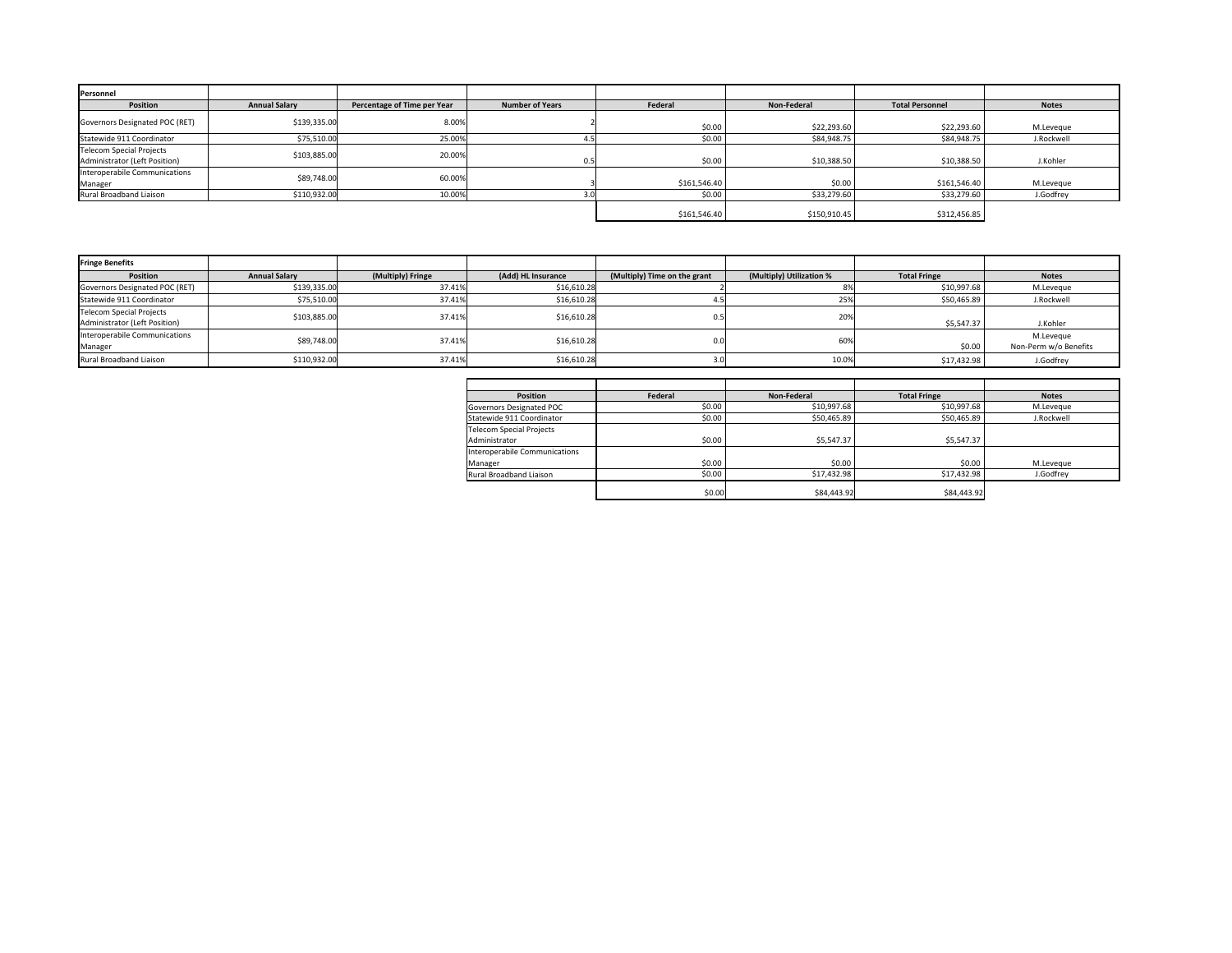# **State and Local Implementation Grant Program Detailed Budget**

**Personnel**

| <b>Federal:</b>     | \$158,122 |
|---------------------|-----------|
| <b>Non-Federal:</b> | \$154,334 |
| Total:              | \$312,456 |

See the Detailed Budget Spreadsheet for calculations

- **(Retired)** Alaska State Point of Contact / Grant Program Manager (Non-Federal in-kind match \$22,294): The Grant Program Manager provided oversight for the SLIGP grant, ensuring that all activities are completed on time and within budget. The Grant Program Manager was be the primary point of contact for consultation with FirstNet, and worked to create the State's governance structure through a series of meetings, conferences The budgeted costs (8% time) are only for the duties associated with public safety broadband and the SLIGP grant.
- Statewide 911 Coordinator (Non-Federal in-kind match \$84,949): The Statewide 911 Coordinator will work with the Program Manager to execute the project plan, assist in outreach and training, and assist with the creation of the Governance Structure. The budgeted costs (25% time) are only for the duties associated with public safety broadband and the SLIGP grant.
- **(Left Position)** Telecom Special Projects Administrator (TSPA), Department of Administration, Enterprise Technology Services (Non-Federal in-kind match \$10,389): The TSPA was the technical lead for the SLIGP grant startup activities. The budgeted costs (20% time for the first .5 year) were associated with public safety broadband and the SLIGP grant.
- **(New Position)** Interoperable Communications Manager, Department of Public Safety (Federal funding \$158,122 and Non-Federal in-kind match \$3,424 for a total of \$161,546): Interoperable Communications Manager will work with the Program Manager to execute the project plan, assist in outreach and training, and assist with the creation of the Governance Structure The budgeted costs (60% time for the remaining 3 years) are only for the duties associated with public safety broadband and the SLIGP grant. No Fringe Benefits are associated with this position.
- **(New Position)** Rural Inter-Governmental Advisor (Non-Federal in-kind match \$33,280): The Rural Inter-Governmental Advisor will assist the Program Manager with all aspects of outreach, focusing on the Alaska Native population and rural communities. The budgeted costs (10% time) are only for the duties associated with public safety broadband and the SLIGP grant.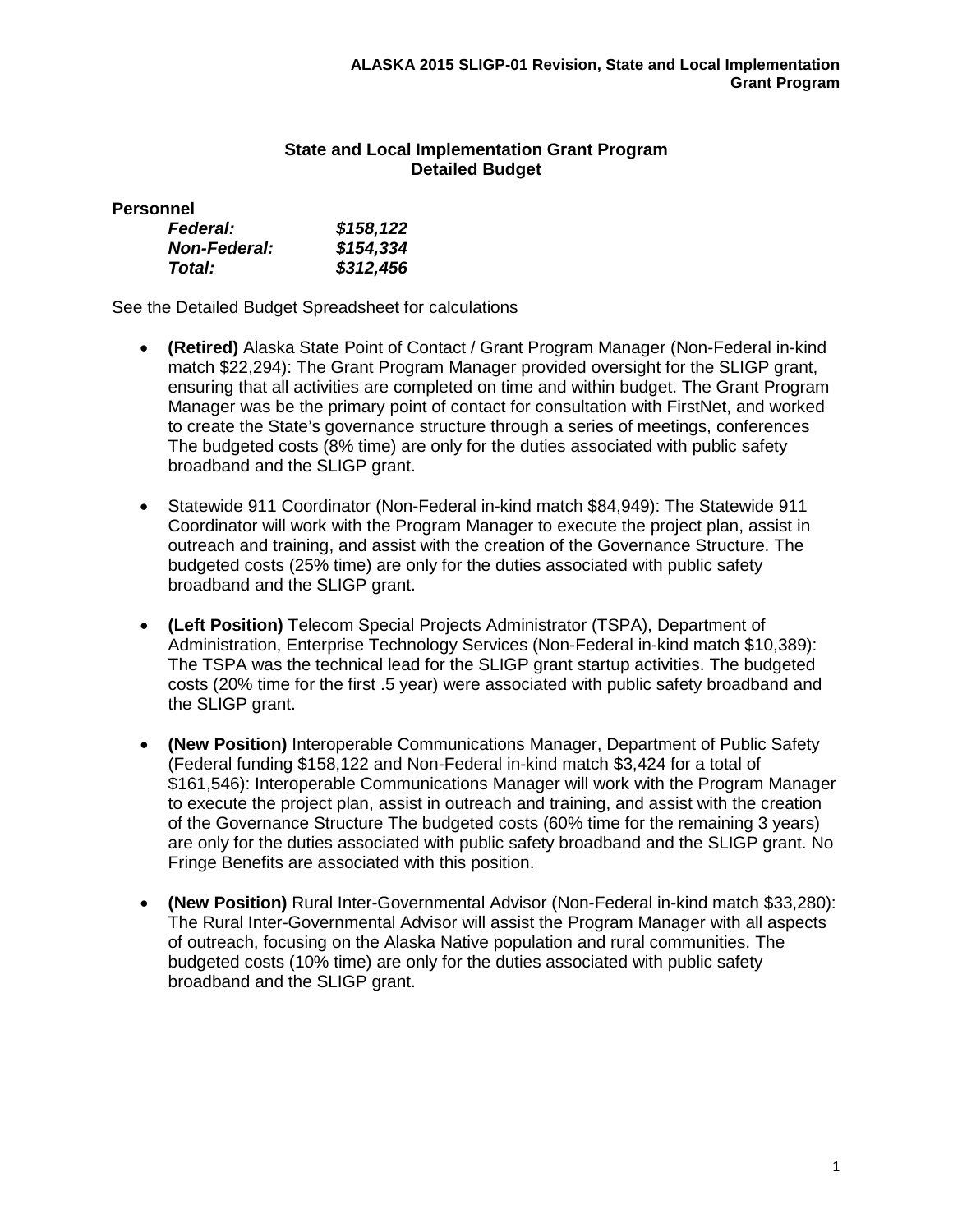**Fringe**

| <b>Federal:</b>     | SO.      |
|---------------------|----------|
| <b>Non-Federal:</b> | \$84,444 |
| <b>Total:</b>       | \$84,444 |

See the Detailed Budget Spreadsheet for calculations

- **(Retired)** Alaska State Point of Contact / Grant Program Manager (Non-Federal in-kind match \$10,998): Fringe benefit based on 37.41% of the annual salary plus Health/Life Insurance of 16,610.28 per year. The budgeted costs (8% fringe benefits) were only for the duties associated with public safety broadband and the SLIGP grant.
- Statewide 911 Coordinator (Non-Federal in-kind match \$50,466): Fringe benefit based on 37.41% of the annual salary plus Health/Life Insurance of 16,610.28 per year. The budgeted costs (25% fringe benefits) are only for the duties associated with public safety broadband and the SLIGP grant.
- **(Left Position)** Telecom Special Projects Administrator (TSPA), Department of Administration, Enterprise Technology Services (Non-Federal in-kind match \$5,547): Fringe benefit based on 37.41% of the annual salary plus Health/Life Insurance of 16,610.28 per year. The budgeted costs (20% fringe benefits for .5 year) were for the duties associated with public safety broadband and the SLIGP grant.
- **(New Position)** Rural Inter-Governmental Advisor (Non-Federal in-kind match \$17,433): Fringe benefit based on 37.41% of the annual salary plus Health/Life Insurance of 16,610.28 per year. The budgeted costs (10% fringe benefits) are only for the duties associated with public safety broadband and the SLIGP grant.

**Travel**

| <b>Federal:</b>     | \$178,559 |
|---------------------|-----------|
| <b>Non-Federal:</b> | \$44,111  |
| Total:              | \$222,670 |

See the Detailed Budget Spreadsheet for calculations

- In-state Travel for Governance meetings: 14 individuals including the Grant Program Manager, Telecom Special Projects Administrator (TSPA), and the 911 Coordinator will travel to 9 in-state meetings to create the SIGB. Airfare is estimated at \$600/ticket; hotel is estimated at \$150/night for one night; per diem is estimated at \$50/day for two days, for a total of \$850/trip The costs will be split between Federal \$78,559 and Non-Federal, cash contribution of \$28,541.
- Outreach / Education/Training Activities: 2 individuals will travel to 9 (Hub) locations within Alaska to Communicate and Educate in the SLIGP activities. Airfare is estimated at \$600/ticket; hotel is estimated at \$115 /night for one night; per diem is estimated at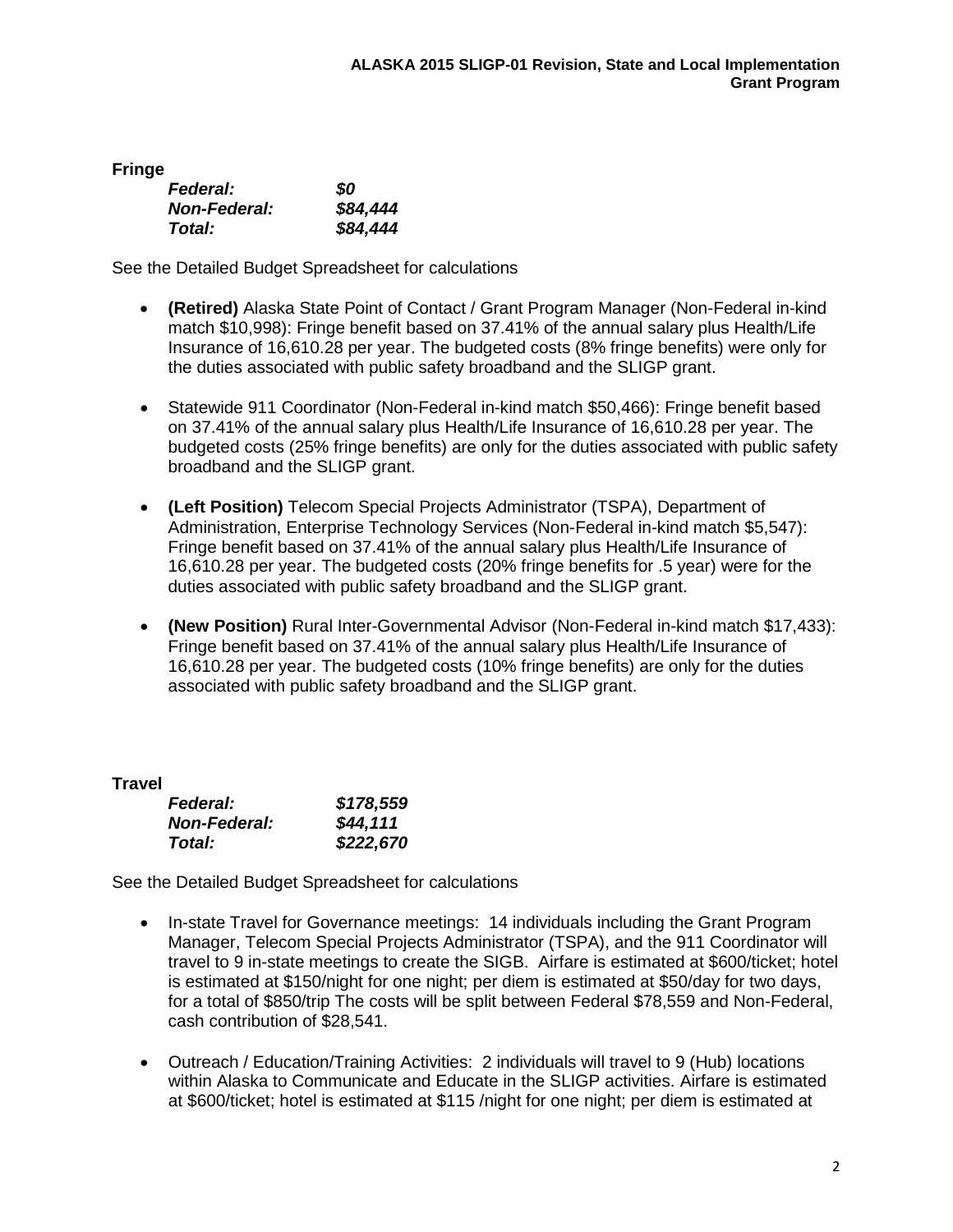\$50/day for three days, for a total of \$865/trip. Non-Federal cash contribution of 15,570 is applied to this line item.

• Travel for Regional and National Meetings with FirstNet: 10 individuals will attend 10 meetings. Airfare is estimated at \$800/ticket; hotel is estimated at \$100/night for one night; per diem is estimated at \$50/day for two days, for a total of \$1000/trip. The costs will be \$100,000 Federal share.

# **Equipment**

| Federal:            | 80  |
|---------------------|-----|
| <b>Non-Federal:</b> | 80  |
| Total:              | SO. |

We do not plan to have any equipment costs for this grant program. **Supplies**

| <b>Federal:</b>     | \$17,252 |
|---------------------|----------|
| <b>Non-Federal:</b> | SO       |
| Total:              | \$17,252 |

See the Detailed Budget Spreadsheet for calculations

- Office Supplies (Federal): This includes paper, folders, pens, toner and other general office supplies, which will be used by members of the project on grant-related activities. \$11,448 Federal share.
- Multi-Function color printer (Federal): A printer will be purchased for the Grant Program Manager and Telecom Special Projects Administrator (TSPA), to support their grantrelated activities. \$2,300 Federal share.
- Laptops (Federal): The purchase of new laptops for the Telecom Special Projects Administrator (TSPA), the 911 Coordinator and administrative support is for use while on travel and for conducting other grant-related work. \$2,668 Federal share.
- Software (Federal): The software will support the purchase of the Laptops. \$836 Federal share.

# **Contractual**

| <b>Federal:</b>     | \$1,647,000 |
|---------------------|-------------|
| <b>Non-Federal:</b> | SO          |
| Total:              | \$1,647,000 |

See the Detailed Budget Spreadsheet for calculations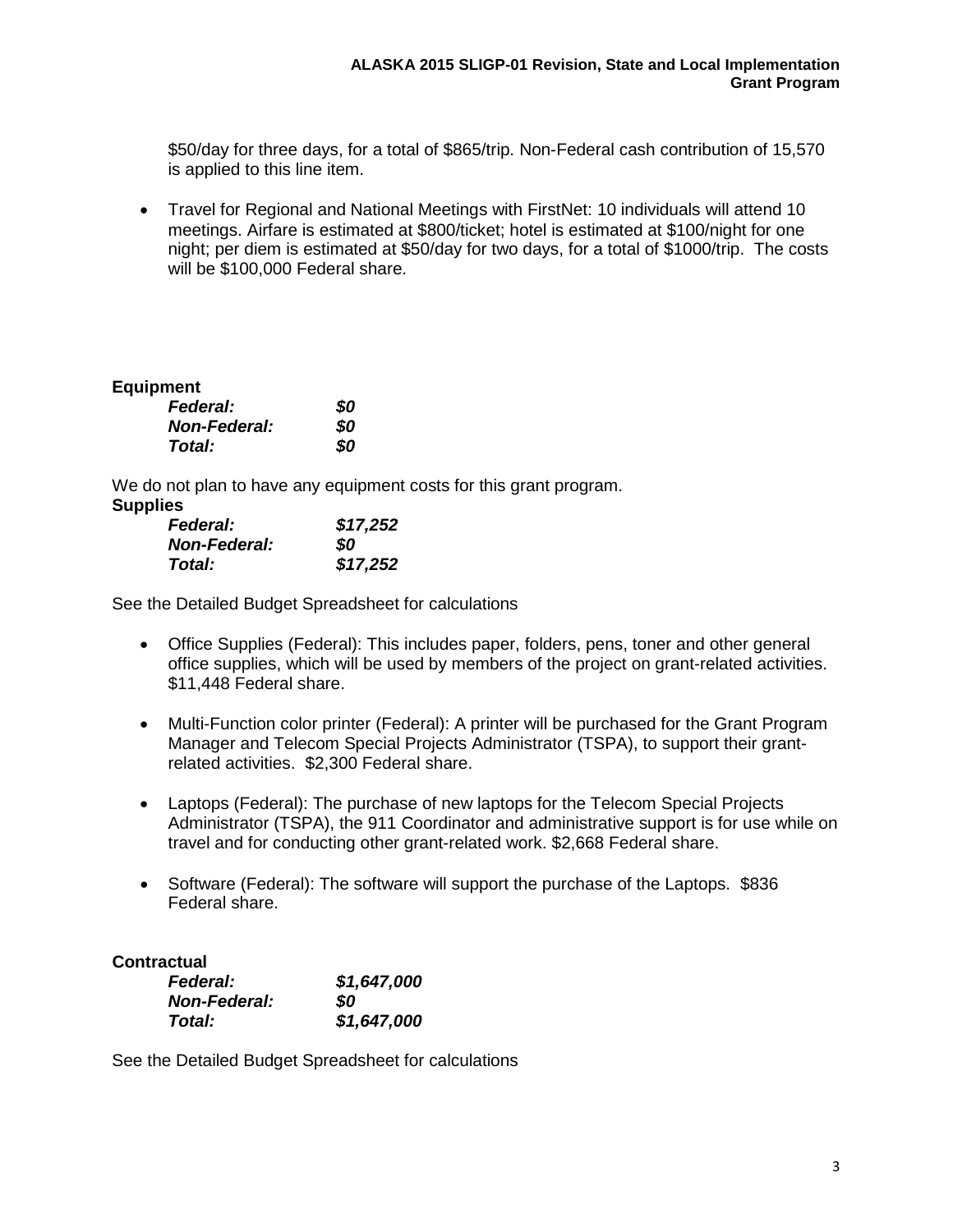- Project Management: A full time Project Manager will be procured through existing state contracts and the Western States Contracting Alliance – WSCA to oversee and manager all aspects of the SLIGP grant and processes. \$459,000 Federal share. The duties will include:
	- Preparation of the Project Plan and manage the entire effort from beginning to end.
	- Monitor progress on all aspects of the project plan, tasks, and logs.
	- Facilitate meetings with project team members to discuss progress, issues, etc.
	- Alter the scope of the project or obtain additional resources as required to ensure that the project is completed on time and on schedule.
	- Coordinate communication between team members and FirstNet.
	- Provide regular updates to management and the Grant Administrator.
- Website Development and Maintenance: The State will contract with a website development firm to create and maintain a website for the purpose of public awareness and education on the PSBN. The site would also be used by team, work group, and committee members for reviews and status updates. \$402,300 Federal share.
- Outreach Coordinator: The State will hire an Outreach coordinator to serve as an information conduit and coordinator for all matters related to FirstNet and the creation of the Nation-Wide broadband network for Public Safety. \$137,700 Federal share.
- Data Collection: The State will use surveys and contracted personnel to gather information about existing infrastructure, potential users, and other information as requested by FirstNet. \$648,000 Federal share.

### **Construction**

| <b>Federal:</b>     | 80  |
|---------------------|-----|
| <b>Non-Federal:</b> | 80  |
| <b>Total:</b>       | SO. |

We do not plan to have any construction costs for this grant program.

### **Other**

| <b>Federal:</b>     | \$4,936  |
|---------------------|----------|
| <b>Non-Federal:</b> | \$10,911 |
| Total:              | \$15,847 |

See the Detailed Budget Spreadsheet for calculations

• Wireless Connection for Laptops (Federal – \$4,032): The two laptops purchased for the Telecom Special Projects Administrator (TSPA) and the 911 Coordinator will have wireless connections to facilitate work while at meetings and on travel. *(Wireless connection for 2 laptops/month x 12 months/year x 3 years = 72; the monthly cost for each laptop's connection is \$56*)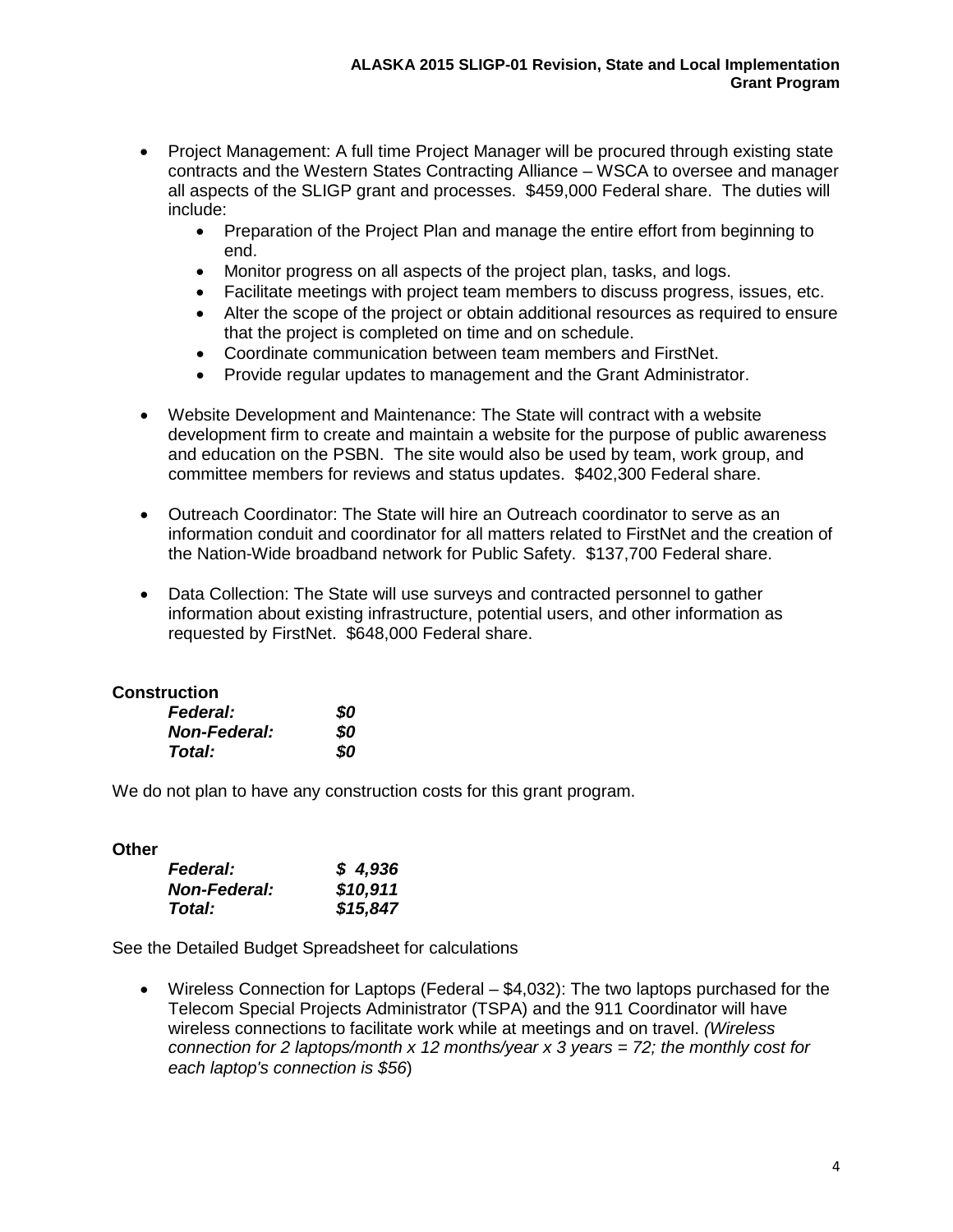- Printing (Federal \$904): Postage (Non-Federal in-kind match \$2,511): As part of the State's education and outreach activities, we plan to produce five fliers that provide information on the PSBN and how it can be used by various public safety entities. We plan to print copies and distribute them at meetings with local and tribal jurisdictions.
- Stakeholder (Volunteer) Meeting Attendance Time (Non-Federal in-kind match \$8,400): 14 individuals will attend to 10 meetings to create the SIGB ; each meeting will be 1 hour long (14 rep./meeting x 10 meetings x 1 hr./meeting = 140 hours). The average value of the representatives' time is \$60/hour.

### **Indirect**

| <b>Federal:</b>     | 80        |
|---------------------|-----------|
| <b>Non-Federal:</b> | \$207,667 |
| Total:              | \$207,667 |

See the Detailed Budget Spreadsheet for calculations

• Indirect Costs (Non-Federal in-kind match): Department of Public Safety (DPS) Indirect Cost Rate with cognizant federal agency, U.S. Department of Justice (DOJ) developed rate of 9.55% for 2013, 9.43% for 2014, 9.04% for 2015 to cover all direct charges.

# **TOTALS**

| <b>Federal:</b>     | \$2,005,869 |
|---------------------|-------------|
| <b>Non-Federal:</b> | \$501,467   |
| Total:              | \$2,507,336 |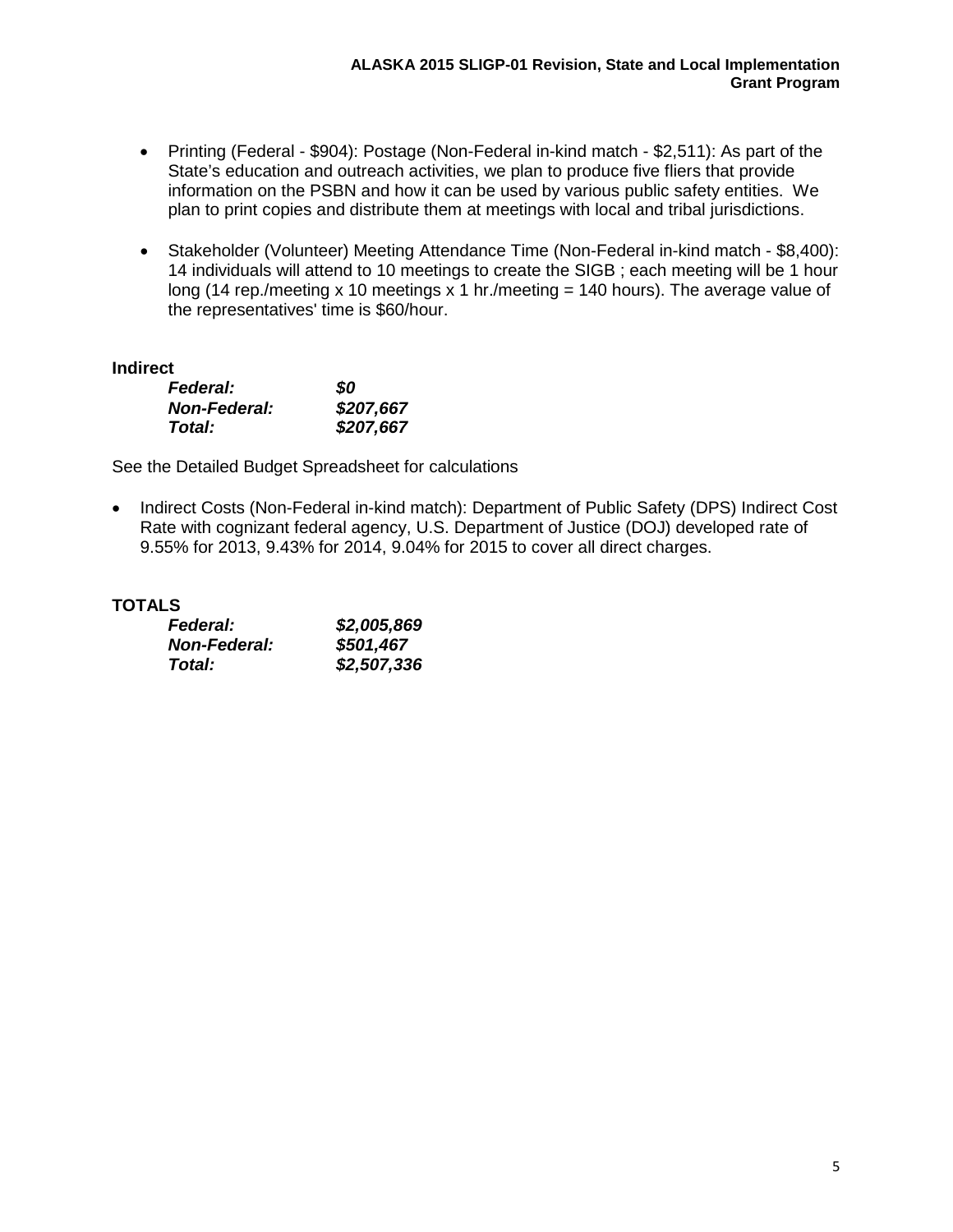# **BUDGET INFORMATION - Non-Construction Programs** OMB Number: 4040-0006 Expiration Date: 06/30/2014

**\$ Grant Program Function or Activity (a) Catalog of Federal Domestic Assistance Number (b) Estimated Unobligated Funds New or Revised Budget Federal (c) Non-Federal(d) Federal(e) Non-Federal (f) Total(g) 5. Totals4. 3. 2. 1.SLIGP**. SLIGP | | <sup>|11.473</sup> | |\$ | |\$ | |\$ | 2,005,869.00||\$ | 501,467.00||\$ **\$ \$ \$ \$ \$ 2,005,869.00 501,467.00 2,507,336.00 11.4732,005,869.00 5 501,467.00 5 2,507,336.00** 

#### **SECTION A - BUDGET SUMMARY**

Standard Form 424A (Rev. 7- 97) Prescribed by OMB (Circular A -102) Page 1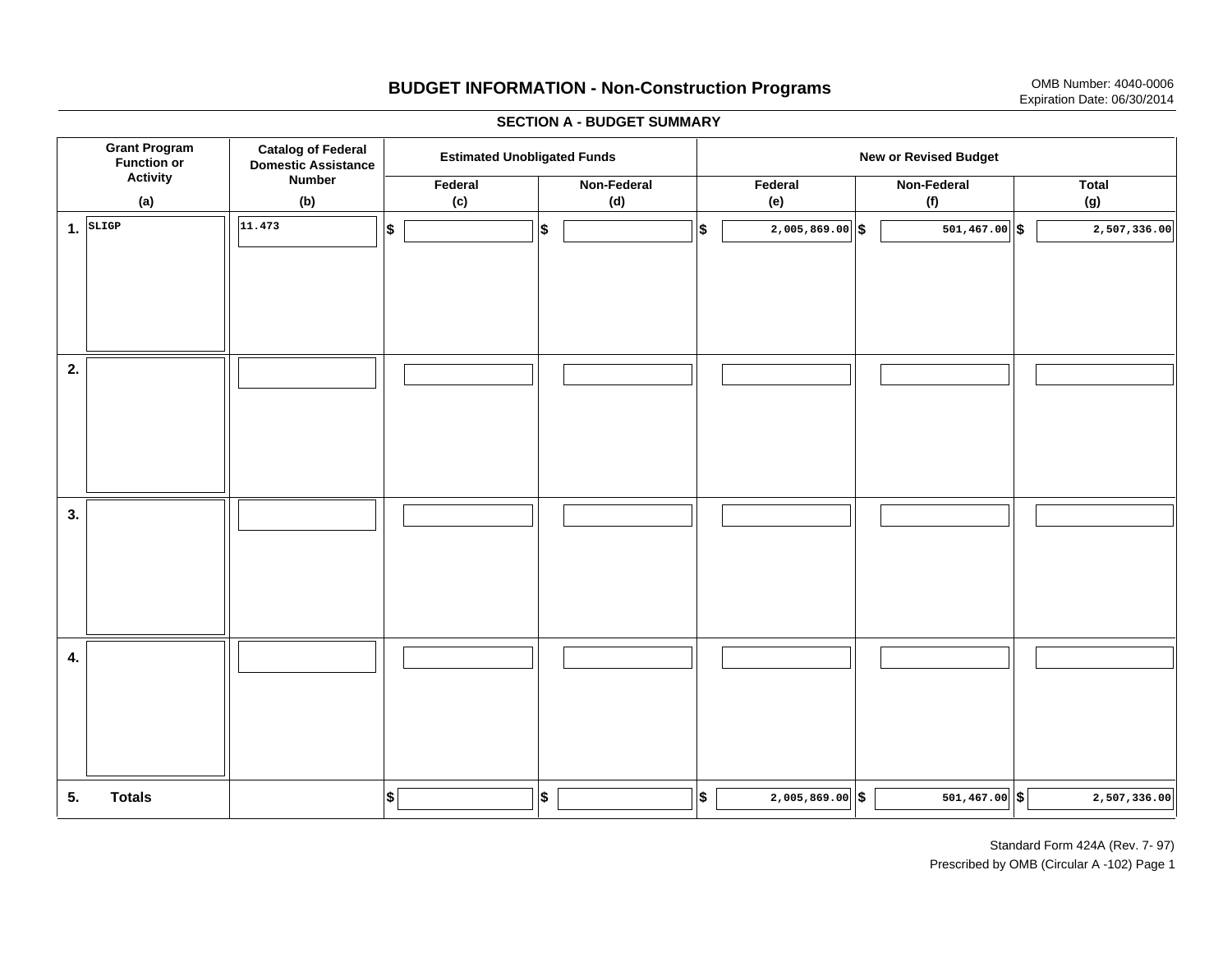### **SECTION B - BUDGET CATEGORIES**

| 6. Object Class Categories             |                          |                   |          |                                    |                  | GRANT PROGRAM, FUNCTION OR ACTIVITY |     | Total                         |                                 |
|----------------------------------------|--------------------------|-------------------|----------|------------------------------------|------------------|-------------------------------------|-----|-------------------------------|---------------------------------|
|                                        | (1)                      |                   | (2)      |                                    | $\overline{(3)}$ |                                     | (4) |                               | (5)                             |
|                                        |                          | SLIGP             |          |                                    |                  |                                     |     |                               |                                 |
|                                        |                          |                   |          |                                    |                  |                                     |     |                               |                                 |
|                                        |                          |                   |          |                                    |                  |                                     |     |                               |                                 |
|                                        |                          |                   |          |                                    |                  |                                     |     |                               |                                 |
|                                        |                          |                   |          |                                    |                  |                                     |     |                               |                                 |
|                                        |                          |                   |          |                                    |                  |                                     |     |                               |                                 |
|                                        |                          |                   |          |                                    |                  |                                     |     |                               |                                 |
|                                        |                          |                   |          |                                    |                  |                                     |     |                               |                                 |
|                                        |                          |                   |          |                                    |                  |                                     |     |                               |                                 |
| a. Personnel                           | $\vert \mathsf{s} \vert$ | $158, 122.00$ \$  |          | $\overline{154,334.00}$ \$         |                  |                                     | \$  | \$                            | 312,456.00                      |
| b. Fringe Benefits                     |                          | 0.00              |          | 84,444.00                          |                  |                                     |     |                               | 84,444.00                       |
|                                        |                          |                   |          |                                    |                  |                                     |     |                               |                                 |
| c. Travel                              |                          | 178,559.00        |          | 44,111.00                          |                  |                                     |     |                               | 222,670.00                      |
|                                        |                          | 0.00              |          | 0.00                               |                  |                                     |     |                               |                                 |
| d. Equipment                           |                          |                   |          |                                    |                  |                                     |     |                               |                                 |
| e. Supplies                            |                          | 17,252.00         |          | 0.00                               |                  |                                     |     |                               | 17,252.00                       |
| f. Contractual                         |                          | 1,647,000.00      |          | 0.00                               |                  |                                     |     |                               | 1,647,000.00                    |
|                                        |                          |                   |          |                                    |                  |                                     |     |                               |                                 |
| g. Construction                        |                          | 0.00              |          | 0.00                               |                  |                                     |     |                               |                                 |
| h. Other                               |                          | 4,936.00          |          | 10,911.00                          |                  |                                     |     |                               | 15,847.00                       |
|                                        |                          |                   |          |                                    |                  |                                     |     |                               |                                 |
| i. Total Direct Charges (sum of 6a-6h) |                          | 2,005,869.00      |          | 293,800.00                         |                  |                                     |     | \$                            | 2,299,669.00                    |
| j. Indirect Charges                    |                          | 0.00              |          | 207,667.00                         |                  |                                     |     | $\boldsymbol{\$}$             | 207,667.00                      |
|                                        |                          |                   |          |                                    |                  |                                     |     |                               |                                 |
| k. TOTALS (sum of 6i and 6j)           | $\vert \mathsf{s} \vert$ | $2,005,869.00$ \$ |          | $501, 467.00$ \$                   |                  |                                     | \$  | $\left  \right\rangle$        | 2,507,336.00                    |
|                                        |                          |                   |          |                                    |                  |                                     |     |                               |                                 |
|                                        | \$                       |                   |          |                                    | \$               |                                     |     |                               |                                 |
| 7. Program Income                      |                          |                   | \$       |                                    |                  |                                     | \$  | $\vert \boldsymbol{\$} \vert$ |                                 |
|                                        |                          |                   | $A = 11$ | والمستواة المستوات<br>$\mathbf{r}$ |                  |                                     |     |                               | Standard Form 424A (Rev. 7, 97) |

**Authorized for Local Reproduction**

Standard Form 424A (Rev. 7- 97)

Prescribed by OMB (Circular A -102) Page 1A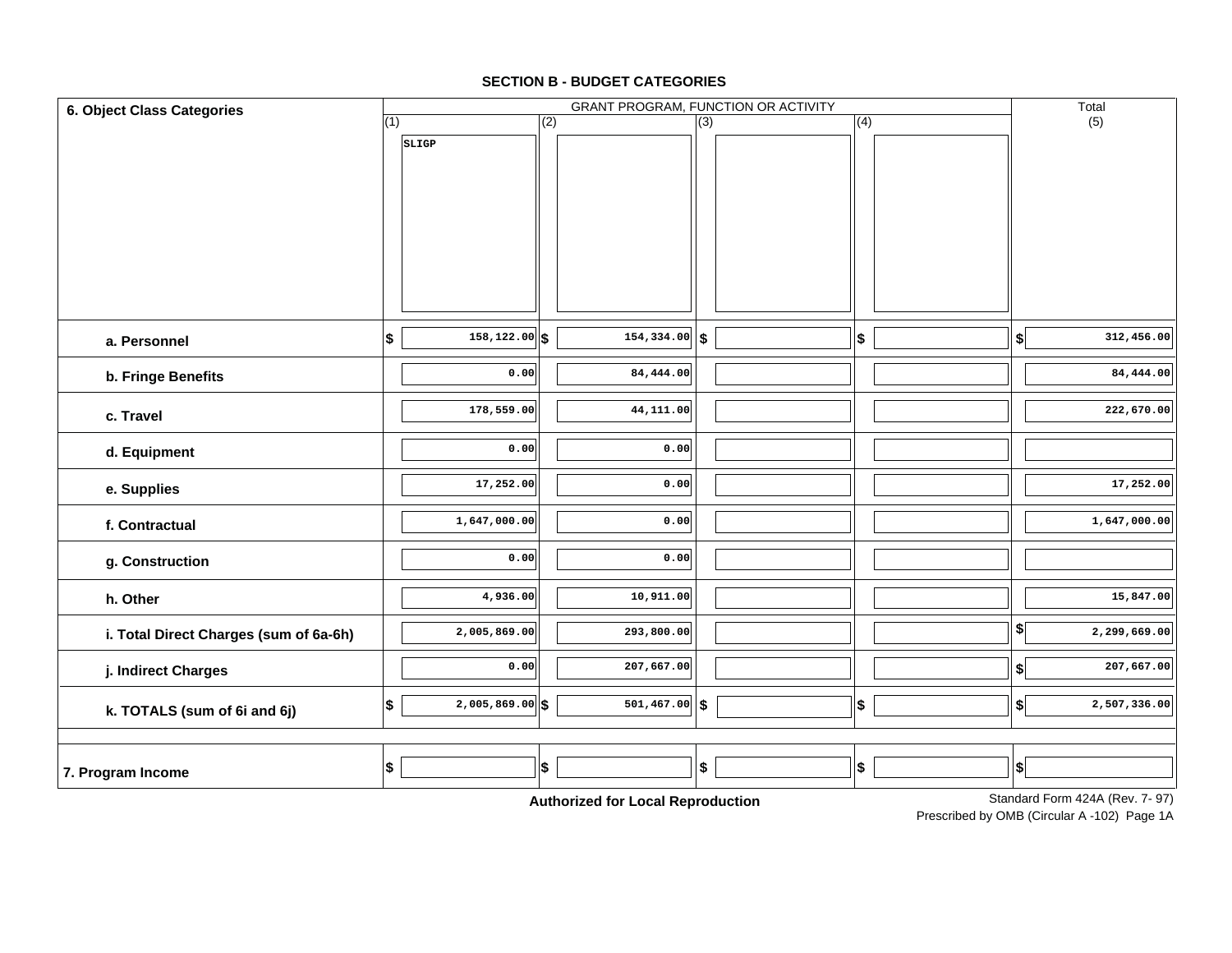| <b>SECTION C - NON-FEDERAL RESOURCES</b>   |                                                                                 |    |                                             |                   |                                         |                     |                   |           |             |  |  |
|--------------------------------------------|---------------------------------------------------------------------------------|----|---------------------------------------------|-------------------|-----------------------------------------|---------------------|-------------------|-----------|-------------|--|--|
| (a) Grant Program                          |                                                                                 |    | (b) Applicant                               |                   | (c) State                               |                     | (d) Other Sources | (e)TOTALS |             |  |  |
| SLIGP<br>8.                                |                                                                                 | \$ | 501,467.00                                  | \$                |                                         | $\boldsymbol{\$}$   |                   | \$        | 501,467.00  |  |  |
| 9.                                         |                                                                                 |    |                                             |                   |                                         |                     |                   |           |             |  |  |
| 10.                                        |                                                                                 |    |                                             |                   |                                         |                     |                   |           |             |  |  |
| 11.                                        |                                                                                 |    |                                             |                   |                                         |                     |                   |           |             |  |  |
| 12. TOTAL (sum of lines 8-11)              |                                                                                 | \$ | 501, 467.00                                 | ∣\$               |                                         | $\boldsymbol{\$}$   |                   | \$        | 501,467.00  |  |  |
|                                            |                                                                                 |    | <b>SECTION D - FORECASTED CASH NEEDS</b>    |                   |                                         |                     |                   |           |             |  |  |
|                                            | <b>Total for 1st Year</b>                                                       |    | <b>1st Quarter</b>                          |                   | 2nd Quarter                             |                     | 3rd Quarter       |           | 4th Quarter |  |  |
| 13. Federal                                |                                                                                 | \$ |                                             | S                 |                                         | S                   |                   | \$        |             |  |  |
| 14. Non-Federal                            | \$                                                                              |    |                                             |                   |                                         |                     |                   |           |             |  |  |
| 15. TOTAL (sum of lines 13 and 14)         | \$                                                                              | \$ |                                             | \$                |                                         | $ \boldsymbol{\$} $ |                   | \$        |             |  |  |
|                                            | SECTION E - BUDGET ESTIMATES OF FEDERAL FUNDS NEEDED FOR BALANCE OF THE PROJECT |    |                                             |                   |                                         |                     |                   |           |             |  |  |
| (a) Grant Program                          |                                                                                 |    |                                             |                   | <b>FUTURE FUNDING PERIODS</b>           |                     | (YEARS)           |           |             |  |  |
|                                            |                                                                                 |    | (b)First                                    |                   | (c) Second                              |                     | (d) Third         |           | (e) Fourth  |  |  |
| SLIGP<br>16.                               |                                                                                 | \$ |                                             | \$                |                                         | \$                  |                   | \$        |             |  |  |
| 17.                                        |                                                                                 |    |                                             |                   |                                         |                     |                   |           |             |  |  |
| 18.                                        |                                                                                 |    |                                             |                   |                                         |                     |                   |           |             |  |  |
| 19.                                        |                                                                                 |    |                                             |                   |                                         |                     |                   |           |             |  |  |
| 20. TOTAL (sum of lines 16 - 19)           |                                                                                 | \$ |                                             | $\boldsymbol{\$}$ |                                         | \$                  |                   | \$        |             |  |  |
|                                            |                                                                                 |    | <b>SECTION F - OTHER BUDGET INFORMATION</b> |                   |                                         |                     |                   |           |             |  |  |
| 21. Direct Charges: $\sqrt{s}$ 2, 299, 669 |                                                                                 |    |                                             |                   | 22. Indirect Charges: $\sqrt{$207,667}$ |                     |                   |           |             |  |  |
| Updated 9/23/2015<br>23. Remarks:          |                                                                                 |    |                                             |                   |                                         |                     |                   |           |             |  |  |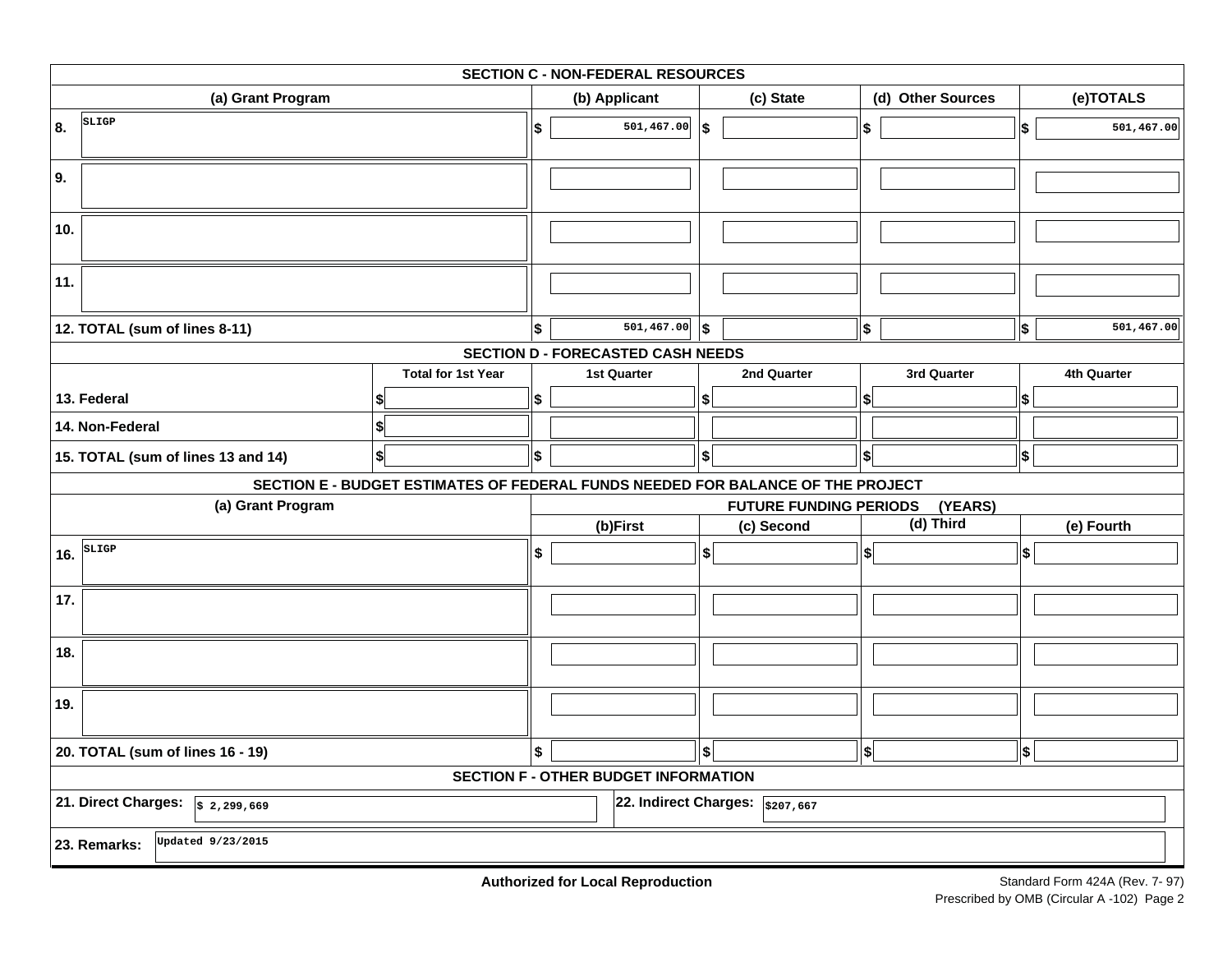#### **SECTION B - BUDGET CATEGORIES**

| <b>6. Object Class Categories</b>      |     |                 |     | GRANT PROGRAM, FUNCTION OR ACTIVITY |     |     |     |              | Total        |
|----------------------------------------|-----|-----------------|-----|-------------------------------------|-----|-----|-----|--------------|--------------|
|                                        | (1) | SLIGP           | (2) |                                     | (3) |     | (4) |              | (5)          |
| a. Personnel                           | \$  | 158, 122.00 \$  |     | 154,334.00                          | s   | I\$ |     | $\mathsf{s}$ | 312,456.00   |
| b. Fringe Benefits                     |     | 0.00            |     | 84,444.00                           |     |     |     |              | 84,444.00    |
| c. Travel                              |     | 178,559.00      |     | 44,111.00                           |     |     |     |              | 222,670.00   |
| d. Equipment                           |     | 0.00            |     | 0.00                                |     |     |     |              |              |
| e. Supplies                            |     | 17,252.00       |     | 0.00                                |     |     |     |              | 17,252.00    |
| f. Contractual                         |     | 1,647,000.00    |     | 0.00                                |     |     |     |              | 1,647,000.00 |
| g. Construction                        |     | 0.00            |     | 0.00                                |     |     |     |              |              |
| h. Other                               |     | 4,936.00        |     | 10,911.00                           |     |     |     |              | 15,847.00    |
| i. Total Direct Charges (sum of 6a-6h) |     | 2,005,869.00    |     | 293,800.00                          |     |     |     | \$[          | 2,299,669.00 |
| j. Indirect Charges                    |     | 0.00            |     | 207,667.00                          |     |     |     | \$İ          | 207,667.00   |
| k. TOTALS (sum of 6i and 6j)           | \$  | 2,005,869.00 \$ |     | $501,467.00$ \$                     |     | \$  |     | $\mathsf{s}$ | 2,507,336.00 |
| 7. Program Income                      | \$  |                 | \$  |                                     | \$  | \$  |     | s            |              |

**Authorized for Local Reproduction** 

Standard Fonn 424A (Rev. 7- 97) Prescribed by OMB (Circular A -102) Page 1A